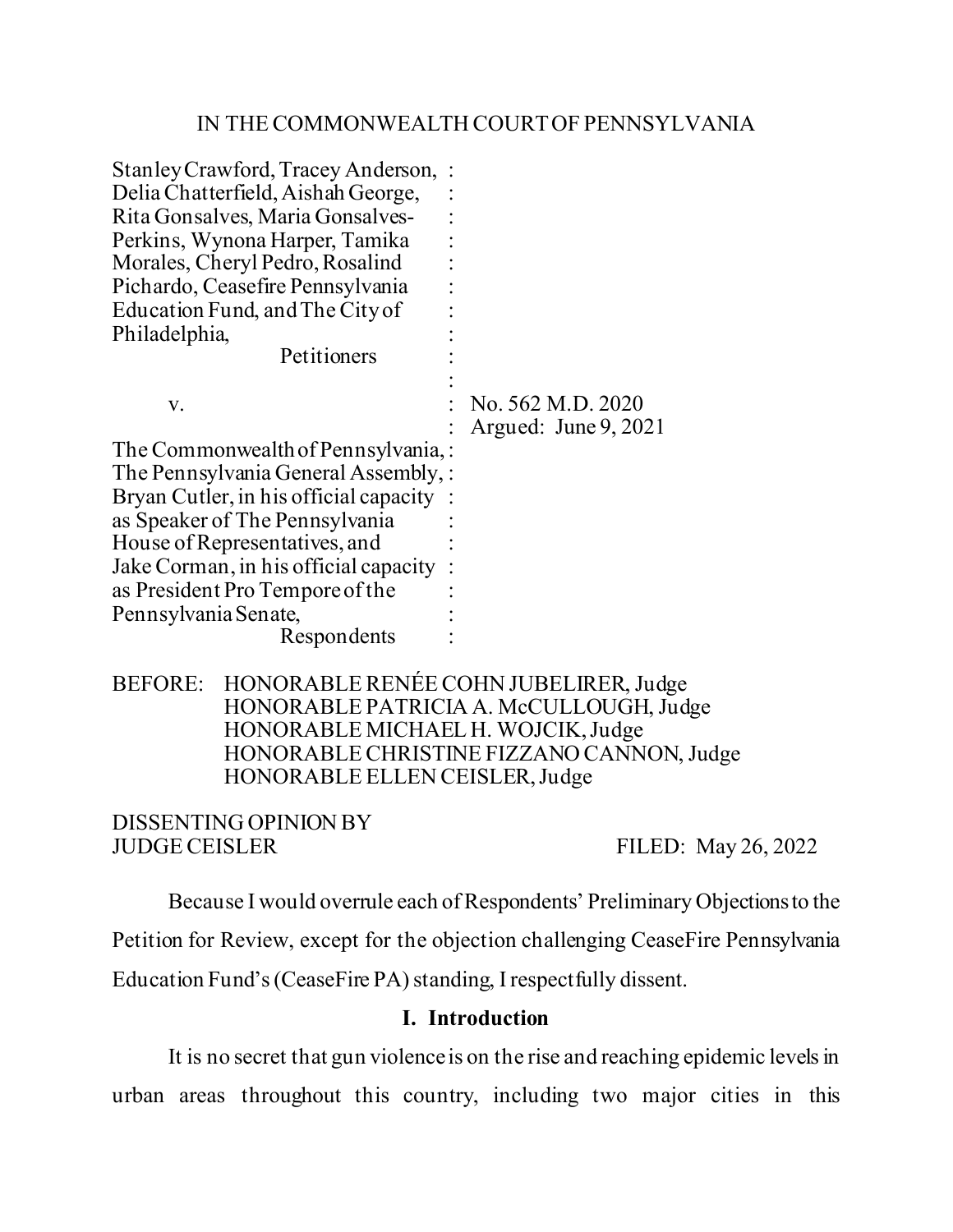Commonwealth: the City of Philadelphia (Philadelphia) and the City of Pittsburgh (Pittsburgh). In their Petition for Review, Petitioners allege myriad facts demonstrating both the prevalence and the severity of gun violence in their communities and the grave toll it has taken on the lives of the individual Petitioners, who are Black and Hispanic residents of high-crime, low-income neighborhoods in Philadelphia and Pittsburgh. Petitioners allege that Philadelphia and Pittsburgh, like many other municipalities in Pennsylvania, have attempted to combat this crisis by adopting local legislation aimed at protecting their residents from gun violence. However, those attempts have been stymied by Respondents' enactment and enforcement of two statutes: Section 6120(a) of the Uniform Firearms Act of 1995, 18 Pa. C.S. § 6120(a) (Section 6120(a)), [1](#page-1-0) and Section 2962(g) of the Home Rule Charter and Optional Plans Law, 53 Pa. C.S.  $\S 2962(g)$  $\S 2962(g)$  $\S 2962(g)$  (Section 2962(g))<sup>2</sup> (together, Firearm Preemption Statutes), which preclude Pennsylvania municipalities from enacting virtually all forms of local firearm regulation.[3](#page-1-2)

Petitioners aver that Philadelphia, Pittsburgh, and other municipalities throughout Pennsylvania would be better equipped to thwart gun violence in their

<span id="page-1-0"></span><sup>1</sup> Section 6120(a) provides: "*No county, municipality or township may in any manner regulate the lawful ownership, possession, transfer or transportation of firearms, ammunition or ammunition components* when carried or transported for purposes not prohibited by the laws of this Commonwealth." 18 Pa. C.S. § 6120(a) (emphasis added).

<span id="page-1-1"></span><sup>2</sup> Section 2962(g) provides: "*A municipality shall not enact any ordinance or take any other action* dealing with the regulation of the transfer, ownership, transportation or possession of firearms." 53 Pa. C.S.  $\S 2962(g)$  (emphasis added).

<span id="page-1-2"></span><sup>&</sup>lt;sup>3</sup> Notably, while both Firearm Preemption Statutes preempt local regulation of firearms, they contain key differences. For example, Section 6120(a) applies only to the regulation of "lawful ownership, possession, transfer or transportation" of firearms, while Section 2962(g) is not limited to lawful ownership. Also, Section 2962(g) applies only to "firearms," while Section 6120(a) preempts regulation of "firearms, ammunition or ammunition components."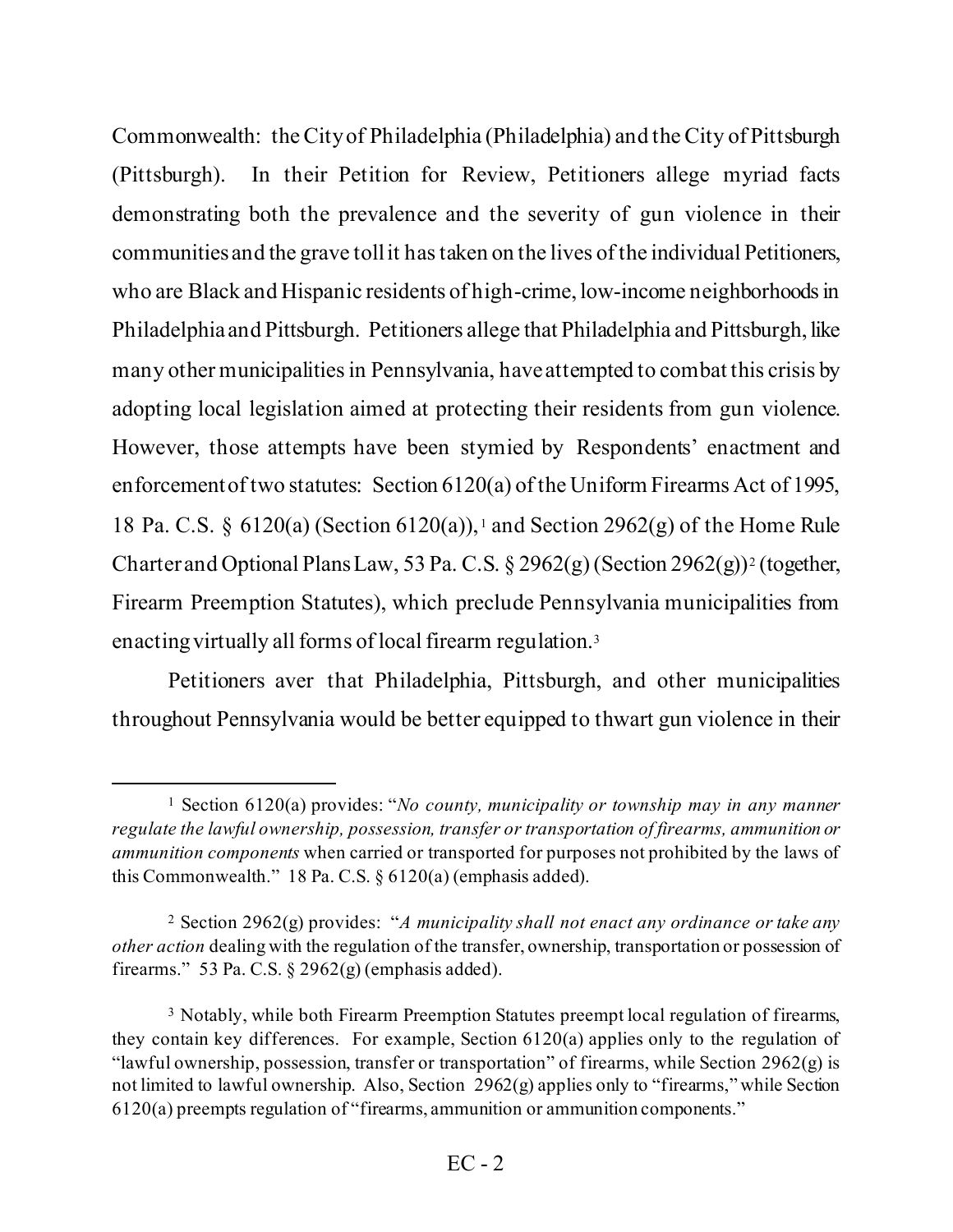communities through stricter regulation, were they not prohibited from doing so by the Firearm Preemption Statutes. Petitioners further aver that enforcement of the Firearm Preemption Statutes actually increases the likelihood of gun violence, particularly in communities that are poor and populated by racial minorities.

In *Ortiz v. Commonwealth*, 681 A.2d 152, 156 (Pa. 1996), the Pennsylvania Supreme Court held that the "regulation of firearms is a matter of statewide concern" because the ownership of firearms is constitutionally protected under Article I, Section 21 of the Pennsylvania Constitution.<sup>4</sup> While I agree that the regulation of firearms is a matter of statewide concern, it cannot be disputed that the impacts of gun violence are inevitably local. As Petitioners and the various *Amici Curiae* assert, the Firearm Preemption Statutes more negatively impact urban, populous municipalities than their rural, less populous counterparts.<sup>[5](#page-2-1)</sup> The significant difference in gun violence rates between urban and rural communities in Pennsylvania, as alleged in the Petition for Review, demonstrates precisely why there is a need for local regulation in this area.

Pennsylvania's municipalities have an important duty to protect the health, welfare, and safety of their citizens. In my view, protecting citizens against the threat of gun violence lies at the heart of this duty.

<span id="page-2-0"></span><sup>&</sup>lt;sup>4</sup> "The right of the citizens to bear arms in defence of themselves and the State shall not be questioned." Pa. Const. art. I, § 21.

<span id="page-2-1"></span><sup>5</sup> As the City of Harrisburg (Harrisburg) argues in its *Amicus Curiae* brief: "It is no accident[]... that most cases litigated under [Section]  $6120[(a)]$ 's preemption clause arise out of Philadelphia, Pittsburgh, and Harrisburg; plainly, these are municipalities which, year after year, experience the greatest measure of gun violence." Harrisburg's *Amicus Curiae* Br. at 8 (citing cases).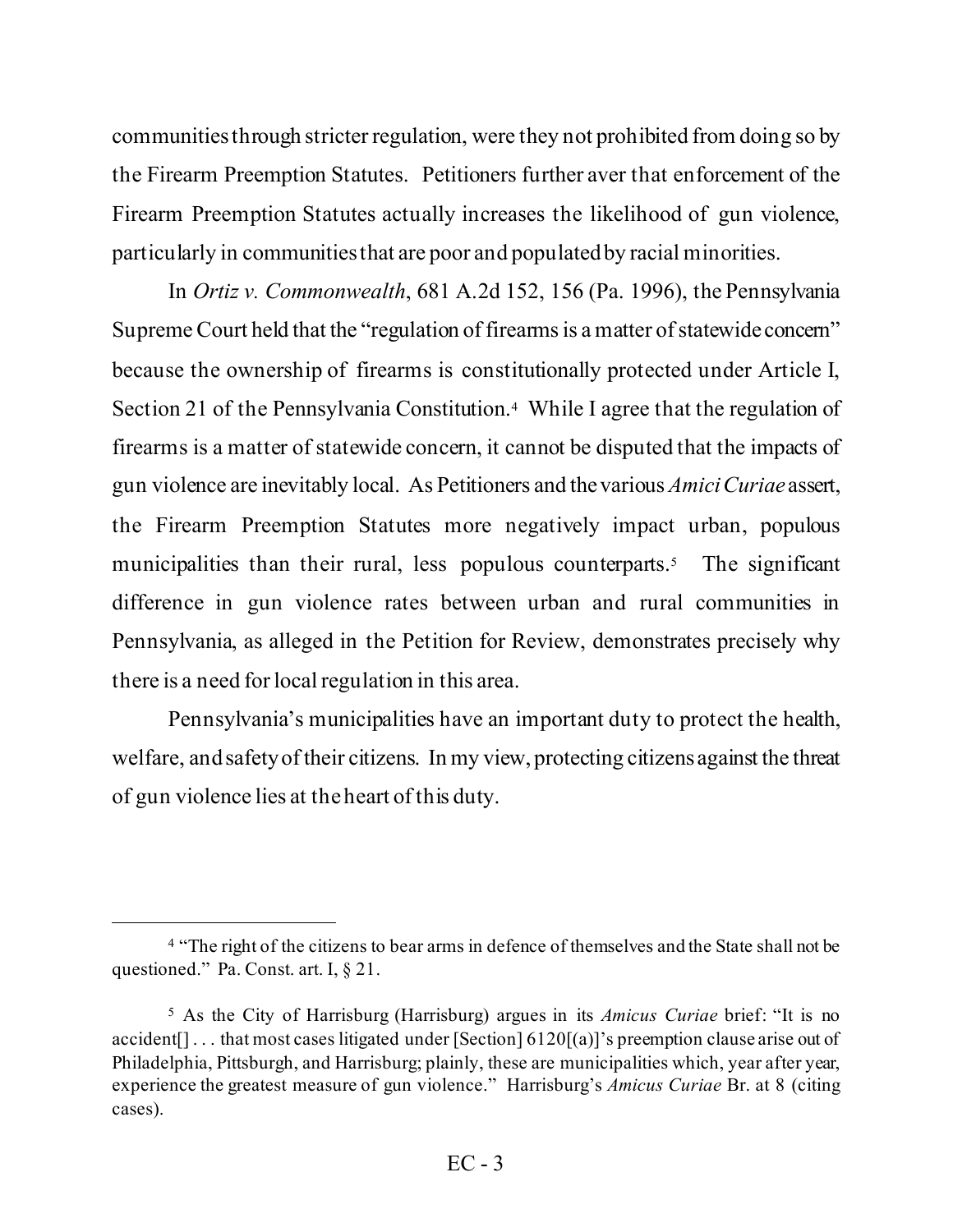As discussed more fully below, at this stage of the proceedings, I believe Petitioners have pled more than sufficient facts to overcome Respondents' Preliminary Objections, except for the challenge to CeaseFire PA's standing.<sup>[6](#page-3-0)</sup>

## **II. Standing**

# **A. Individual Petitioners**

Respondents assert that the individual Petitioners lack standing because their rights to defend themselves and to be free from harm do not surpass the common interests of all citizens. Respondents posit that many other citizens of this Commonwealth are similarly affected by gun violence or have a family member or friend that was a victim of gun violence. Thus, Respondents contend that the individual Petitioners have nothing more than an abstract interest in ensuring that the Firearm Preemption Statutes do not violate the Pennsylvania Constitution. I cannot agree.

Our Supreme Court has articulated the requirements for standing as follows:

[T]he core concept of standing is that a person who is not adversely affected in any way by the matter he seeks to challenge is not aggrieved thereby and has no standing to obtain a judicial resolution of his challenge.

An individual can demonstrate that he has been aggrieved if he can establish that he has *a substantial, direct and immediate interest in the outcome of the litigation*. A party has a substantial interest in the outcome of litigation if his interest surpasses that "of all citizens in procuring obedience to the law." "The interest is direct if there is a causal connection between the asserted violation and the harm

<span id="page-3-0"></span><sup>6</sup> In its Opinion, the Majority addresses only Respondents' demurrer objections, concluding that they are dispositive of the case. However, because I disagree with that conclusion and with the Majority's dismissal of the Petition for Review, I will address all of Respondents' objections in this Dissenting Opinion. Moreover, because the four Respondents raise a multitude of objections, many of which overlap, I will address their objections collectively by category.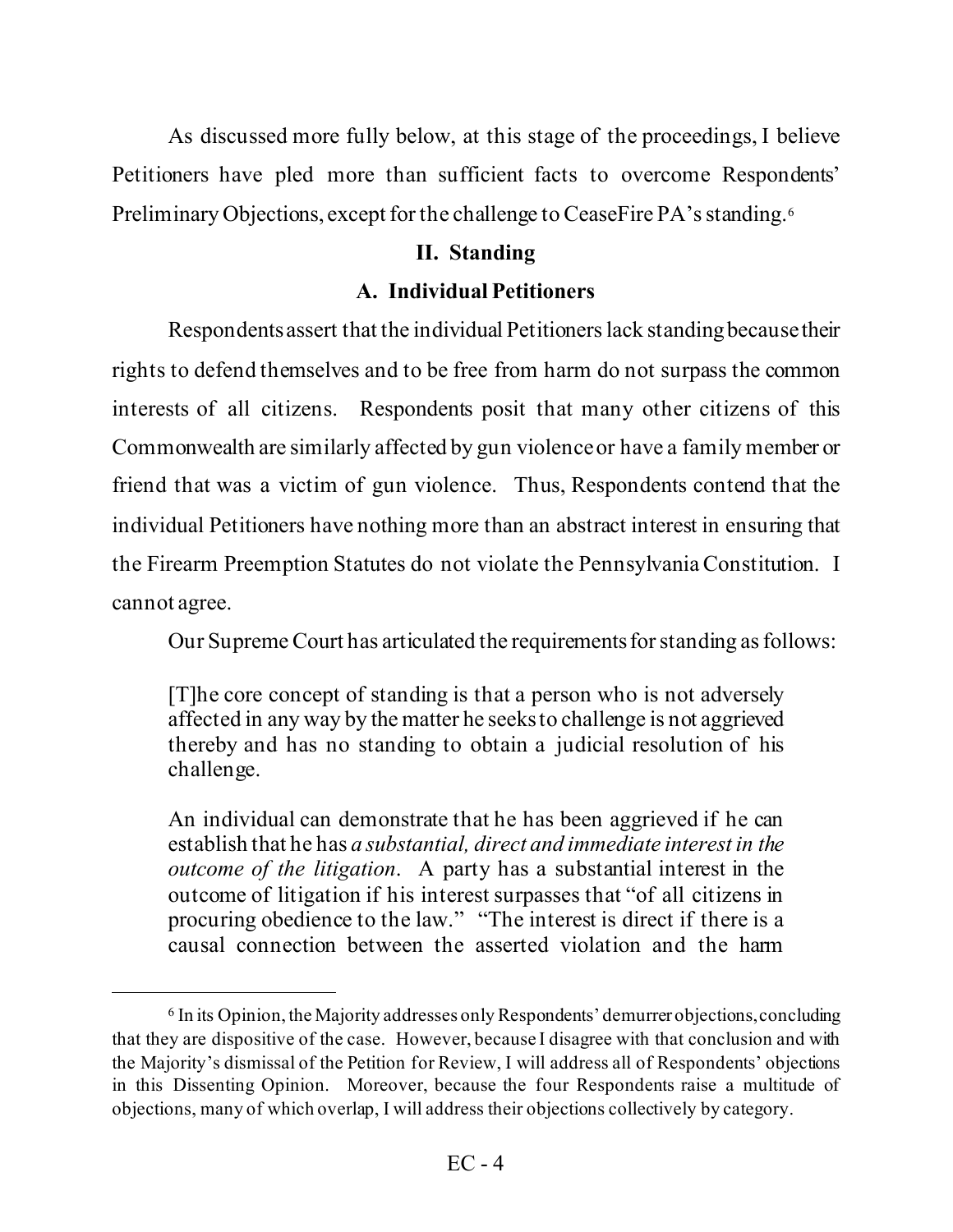complained of; it is immediate if that causal connection is not remote or speculative."

*Fumo v. City of Phila.*, 972 A.2d 487, 496 (Pa. 2009) (emphasis added) (internal citations omitted); *see also Firearm Owners Against Crime v. Papenfuse*, 261 A.3d 467, 481 (Pa. 2021)(explaining that, to establish standing in a declaratory judgment action, the plaintiff must allege an interest that is direct, substantial, and immediate and must show the existence of an actual controversy).

I believe the individual Petitioners have articulateda substantial interest in the outcome of this matter that surpasses the common interest of all citizens in the Commonwealth. The individual Petitioners are Black and Hispanic residents of Philadelphia and Pittsburgh who have lost loved ones to gun violence and who are themselves at a high risk of death or serious injury due to gun violence in their communities. In the Petition for Review, each individual Petitioner alleges how he or she has been specifically impacted by gun violence in his or her community. *See* Pet. for Rev.  $\P\P$  9(a)-18(f). In my view, these Petitioners have clearly alleged "some discernible adverse effect" beyond an "abstract interest" in ensuring that the Firearm Preemption Statutes do not violate the Pennsylvania Constitution. *William Penn Parking Garage, Inc. v. City of Pittsburgh*, 346 A.2d 269, 282 (Pa. 1975).

The individual Petitioners have also alleged a "direct and immediate" causal connection between the Firearm Preemption Statutes and their claimed injuries. The individual Petitioners allege that, by enacting and enforcing the Firearm Preemption Statutes, Respondents have prevented Philadelphia and Pittsburgh from adopting local legislation that would protect the individual Petitioners and their families from gun violence. They aver that they are uniquely affected because of the neighborhoods in which they live and their ethnicities and because they have lost loved ones to gun violence and are still suffering emotional trauma due to those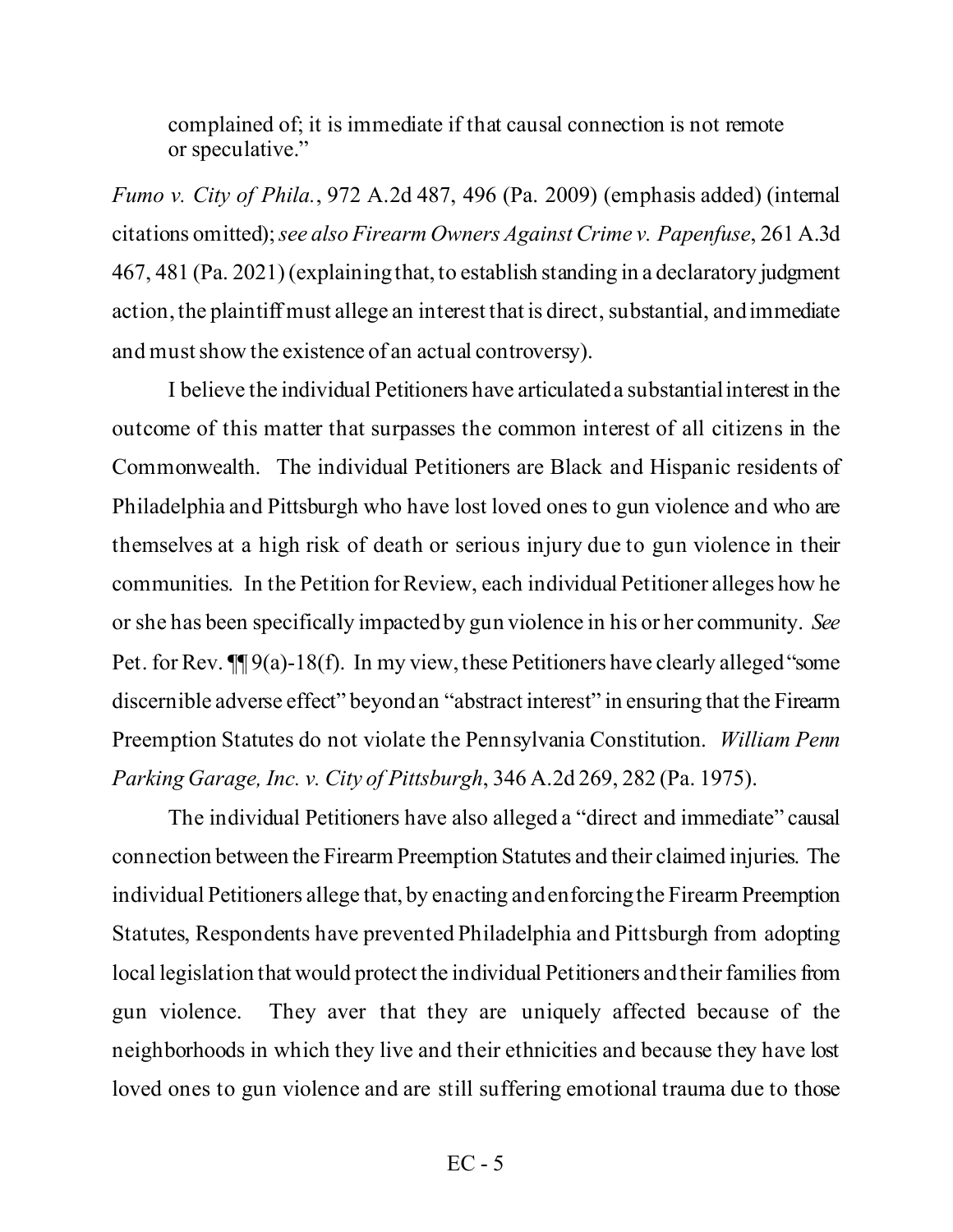losses and their fear for their own lives. *See* Pet. for Rev. ¶¶ 9(d), 10(e), 11(d), 11(f), 12(e), 12(f), 13(e), 14(b), 15(d), 15(f), 16(d), 17(e), & 18(e).

Accepting the averments in the Petition for Review as true, as we must, I would conclude that the individual Petitioners have established standing to maintain this action. Therefore, I would overrule Respondents' objections to the individual Petitioners' standing.

# **B. Philadelphia**

Next, Respondents assert that Philadelphia lacks standing to maintain this action. As this Court has explained, a municipality's interest in the outcome of a lawsuit is

(1) substantial when aspects of the state law have particular application to local government functions (as opposed to general application to all citizens); (2) direct when the state law causes the alleged constitutional harm; and (3) sufficiently immediate when the municipality asserts factually supported interests that are not speculative or remote.

*Robinson Twp. v. Com.*, 52 A.3d 463, 474 (Pa. Cmwlth. 2012), *aff'd in part and rev'd in part on other grounds*, 83 A.3d 901 (Pa. 2013).

I believe Petitioners have alleged sufficient facts to establish Philadelphia's standing to challenge Section  $6120(a)$ .<sup>[7](#page-5-0)</sup> As outlined in the Petition for Review, Section 6120(a) restricts Philadelphia's power to enact much-needed local legislation to protect its residents from gun violence. In particular, Petitioners aver:

32. Gun violence in Philadelphia is especially troubling. One study found that over a two-year period in Philadelphia (from 2013 to 2014), the overall rate of firearm assault was five times higher for Black residents compared with White residents. Homicide rates in Philadelphia in general are higher than most other major U.S. cities

<span id="page-5-0"></span><sup>7</sup> In their brief, Petitioners admit that Section 2962(g) does not apply to Philadelphia. *See* Pet'rs' Br. in Opp'n to Prelim. Objs. at 28 n.14.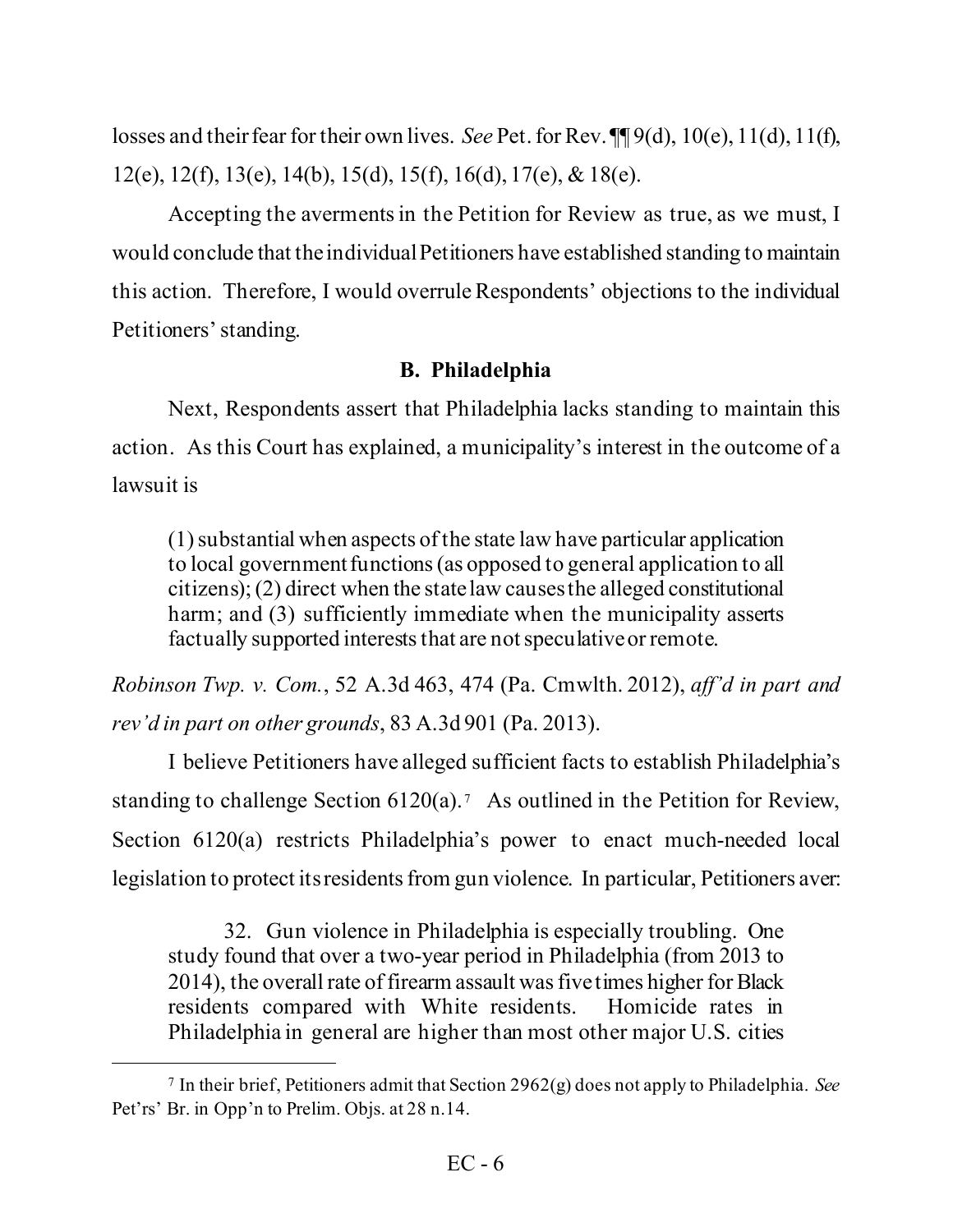(i.e., cities with a population of 250,000 or greater). In 2018, the average homicide rate in these cities was 10.0 per 100,000 people; in Philadelphia that rate was over twice as high: 22.1 per 100,000. Philadelphia now ranks second in the nation, behind just Chicago, in the number of homicides involving guns. Nationally, the homicide rate is 5 per 100,000, meaning Philadelphia's murder rate is nearly 4.4 times higher than the national average. Most of the homicides in Philadelphia are carried out with firearms, specifically handguns. In 2019, 86.8% of all homicides in . . . Philadelphia were a result of gun violence, compared to only 70% nationally.

33. Between 2009 and 2018, the firearm homicide death rate by county in Pennsylvania ranged from 0.8 to 15.0 deaths per 100,000 persons. Philadelphia County had the highest death rate at 15.0 deaths per 100,000 persons, which is nearly 19 times higher than Bucks County, which had the lowest firearm homicide death rate (0.8 deaths per 100,000 persons), and it is more than twice as high as Allegheny County, which had the second-highest firearm homicide death rate of 7.1 deaths per 100,000 persons.

Pet. for Rev. ¶¶ 32-33 (footnotes omitted). In my view, these are staggering figures and unmistakably demonstrate that Philadelphia's interest in this matter is neither speculative nor remote.

Petitioners also aver that, aside from the loss of hundreds of Philadelphians' lives each year, gun violence imposes a significant economic burden on the city's financial resources. *See, e.g.*, *id.* ¶ 51 ("A firearm homicide [in Philadelphia] is associated with an estimated average cost of \$1.42 million due to medical expenses, lost earnings/productivity, property damage, and criminal justice costs. On average, a non-fatal firearm-related injury costs \$46,632 in medical expenses and lost productivity.") (footnotes omitted).

Petitioners further allege that the Firearm Preemption Statutes impermissibly interfere with Philadelphia's duty to protect the health, safety, and welfare of its residents. *See Ryan v. City of Phila.*, 465 A.2d 1092, 1093 (Pa. Cmwlth. 1983)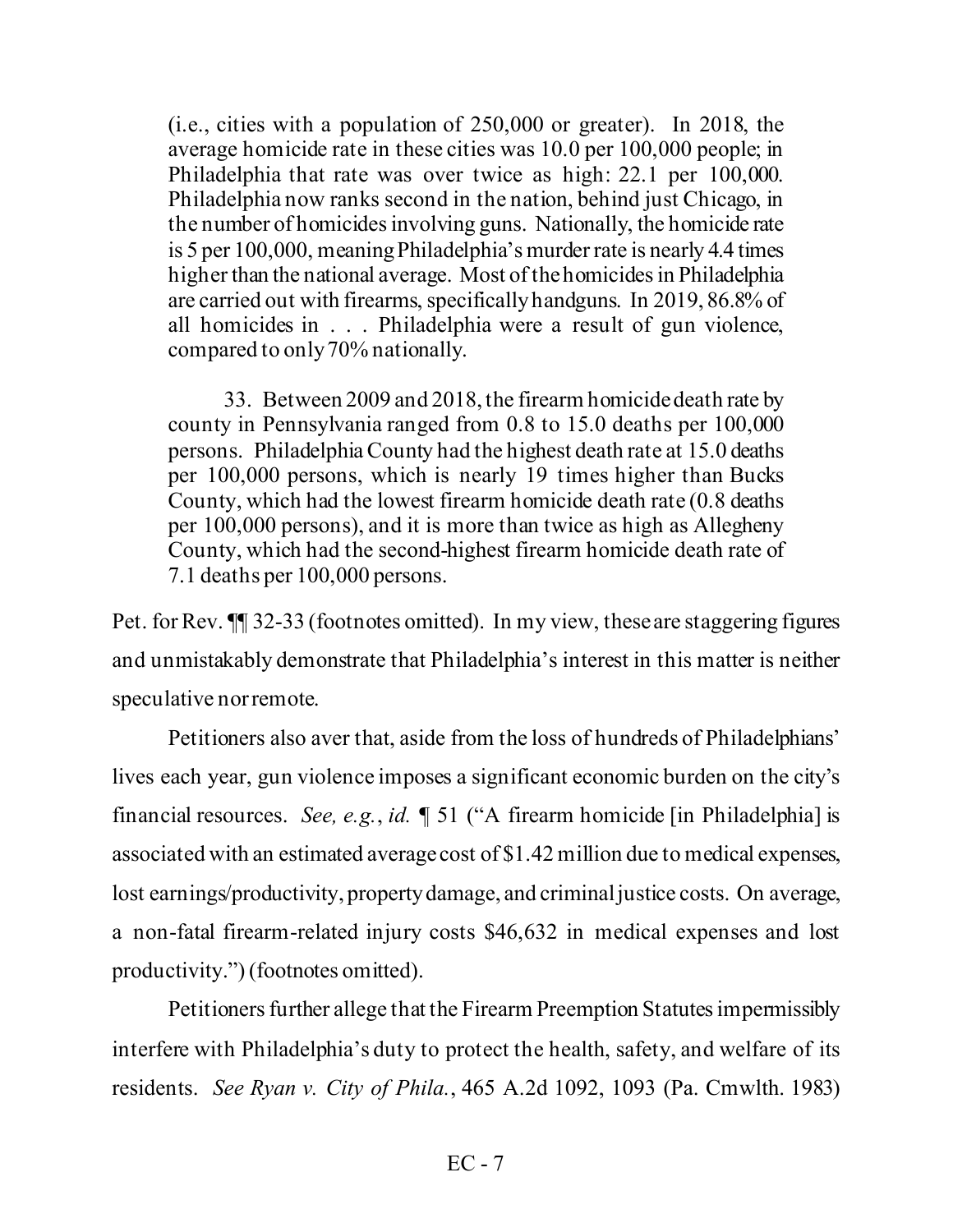(recognizing that chief among local municipalities' responsibilities is their obligation to "protect [their] citizens' health, safety, and welfare"). Petitioners aver:

55. [Section 6120(a)] endangers the lives of the [individual] Petitioners and others in their communities by effectively preventing local municipalities from fulfilling their core duties to protect the health and safety of their residents. Moreover, since passing this law in 1974, the General Assembly has continued to amend Section 6120[(a)], and with each amendment, the General Assembly has further restricted the ability of municipalities like Philadelphia to address gun violence. At the same time, the General Assembly has repeatedly blocked any attempt to loosen preemption restrictions, while steadfastly refusing to act to curb gun violence at the state level. This combination is a dangerous one, and by its actions, the General Assembly has exposed the [i]ndividual Petitioners to direct risk of gun violence.

56. The General Assembly's passage of Section 6120[(a)] and amendments thereto, coupled with its refusal to pass evidence-based gun safety legislation on the state level, operate to actively prevent an effective gun safety approach that would save the lives, property, and bodily integrity of Pennsylvania residents, particularly in low-income neighborhoods in [Philadelphia and Pittsburgh].

Pet. for Rev. ¶¶ 55-56.

In *Franklin Township v. Department of Environmental Resources*, 452 A.2d 718, 721-23 (Pa. 1982), our Supreme Court held that a local municipality had standing to challenge the Department of Environmental Resources' permit for a landfill, in light of the "responsibilit<sup>[y]</sup> of local government" to "protect<sup>[]</sup> and enhance [] . . . the quality of life of its citizens." I believe that protecting residents from gun violence is equally, if not more, essential to the protection and enhancement of Philadelphia residents' quality of life. *See City of Phila. v. Com.*, 838 A.2d 566, 579 (Pa. 2003) (holding that Philadelphia had standing to challenge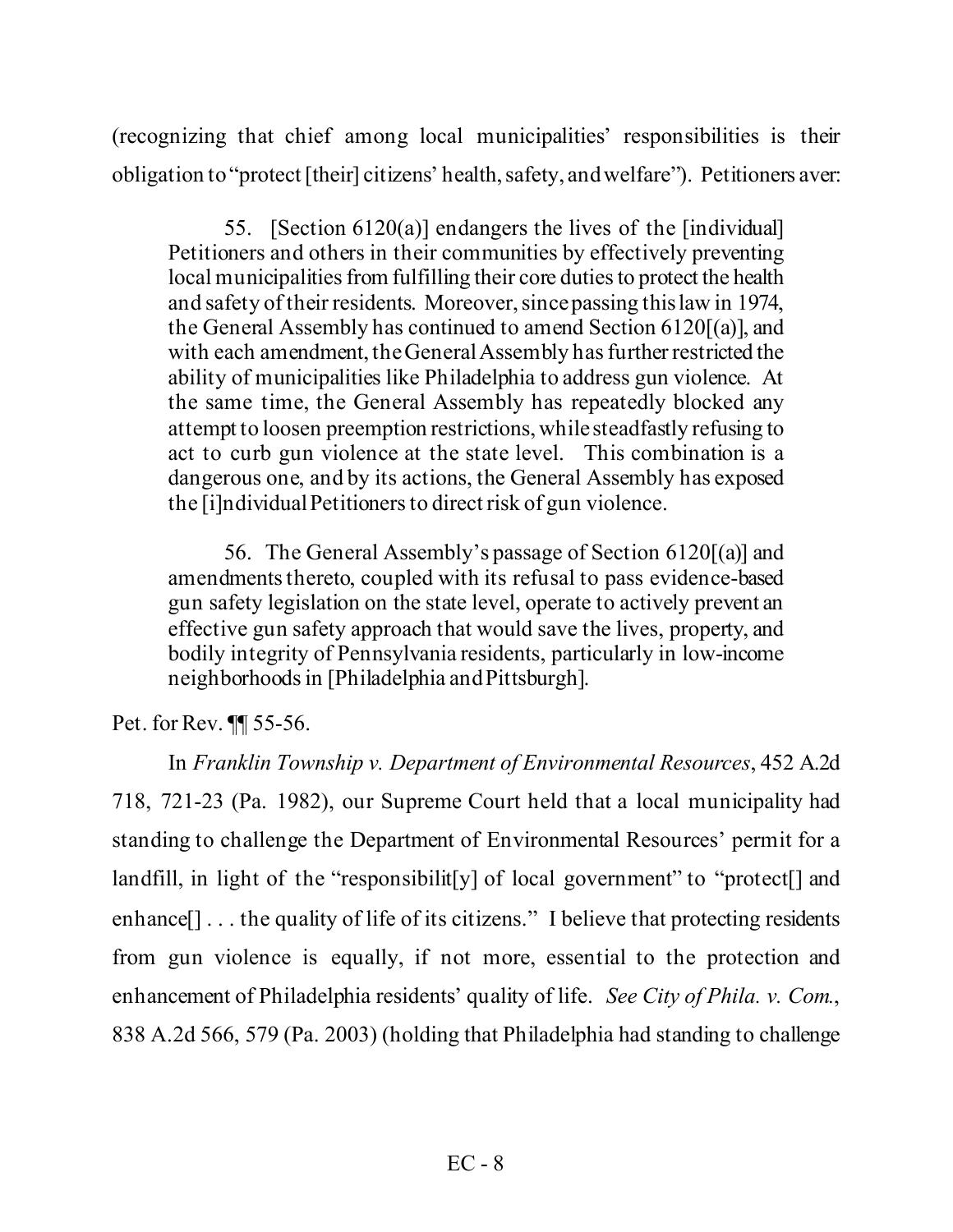the effects of allegedly unconstitutional legislation because the legislation interfered with Philadelphia's interests and functions as a governing entity).

I would conclude that Philadelphia has sufficiently averred an interest in this litigation that is neither speculative nor remote. Therefore, I would overrule Respondents' objections to Philadelphia's standing.

# **C. CeaseFire PA**

With regard to the standing of an association, such as CeaseFire PA, our Court has explained:

An association has standing to bring an action on behalf of its members where *at least one of its members is suffering an immediate or threatened injury as a result of the challenged action*. . . . This rule applies equally to nonprofit membership corporations. . . .

To have standing on this basis, the plaintiff organization must allege *sufficient facts to show that at least one of its members has a substantial, direct and immediate interest. . . . Where the organization has not shown that any of its members have standing, the fact that the challenged action implicates the organization's mission or purpose is not sufficient to establish standing*.

*Ams. for Fair Treatment, Inc. v. Phila. Fed'n of Teachers*, 150 A.3d 528, 533-34 (Pa. Cmwlth. 2016)(emphasis added); *see Papenfuse*, 261 A.3d at 473-74.

Here, the Petition for Review does not identify a single member of CeaseFire PA who is aggrieved by this matter. That omission alone precludes CeaseFire PA from establishing associational standingon behalf of its members.

Furthermore, to the extent Petitioners claim that CeaseFire PA has standing based on its mission of advocating for gun control measures, *see* Pet. for Rev. ¶¶ 41- 48, an *en banc* panel of this Court recently rejected a similar claim. In *Allegheny Reproductive Health Center v. Pennsylvania Department of Human Services*, 249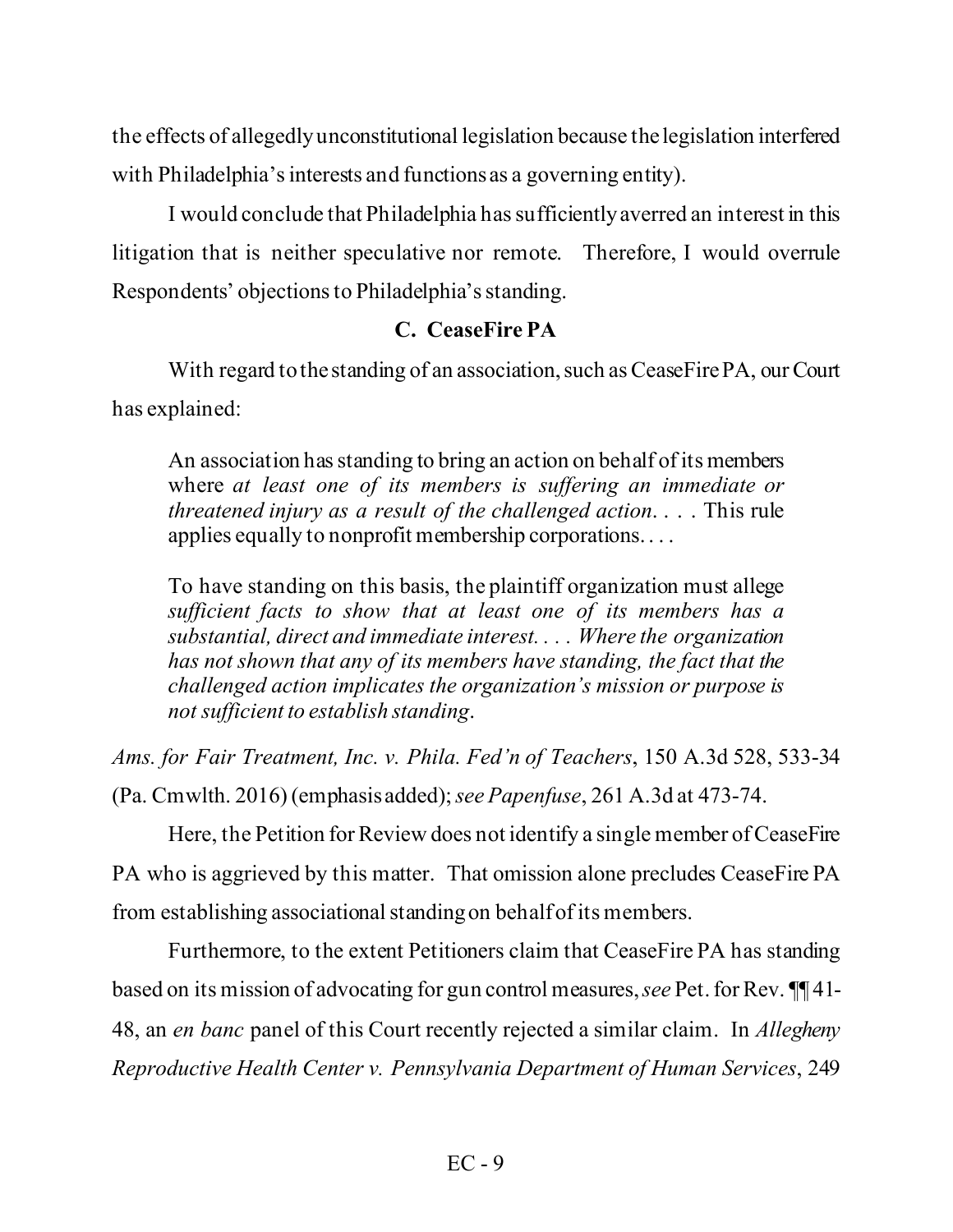A.3d 598, 606 n.11 (Pa. Cmwlth. 2021) (*en banc*), we stated that "[a]n organization does not have standing by virtue of its purpose." This Court further explained: "Where the organization has not shown that any of its members have standing [individually], *the fact that the challenged action implicates the organization's mission or purpose is not sufficient to establish standing*.'" *Id.* (quoting *Ams. for Fair Treatment*, 150 A.3d at 534) (emphasis added). Here, CeaseFire PA has not demonstratedthat any of its members have standing individually; thus, the fact that the Firearm Preemption Statutes may implicate CeaseFire PA's mission or purpose is insufficient to confer standing under our Court's precedent.<sup>[8](#page-9-0)</sup>

Therefore, I would sustain Respondents' objections challenging CeaseFire PA's standing.

# **III. Non-Justiciable Political Questions**

Next, Respondents assert that Petitioners' claims constitute non-justiciable political questions that are outside the purview of judicial consideration. Our Supreme Court has described the political question doctrine as follows:

<span id="page-9-0"></span><sup>8</sup> Citing federal cases, Petitioners also argue that an organization may establish standing in its own right if it has suffered a concrete injury *to itself* as a result of the complained-of conduct. *See Havens Realty Corp. v. Coleman*, 455 U.S. 363, 378-79 (1982) ("Such concrete and demonstrable injury to the organization's activities—with the consequent drain on the organization's resources—constitutes far more than simply a setback in the organization's abstract social interests."); *Blunt v. Lower Merion Sch. Dist.*, 767 F.3d 247, 308 (3d Cir. 2014) (recognizing that to establish an injury to itself, an organization "must show that its activities or operations were sufficiently disrupted by the disputed conduct"). Petitioners admit, however, that this Court is not bound by federal case law analyzing standing under Article III of the United States Constitution. *See* Pet'rs' Br. in Opp'n to Prelim. Objs. at 25 n.13.

In any event, even applying that analysis, I would conclude that CeaseFire PA has not established standing in its own right. CeaseFire PA avers that the Firearm Preemption Statutes have forced it to divert its efforts and resources away from advocacy and public education in order to challenge the preemption of local gun control ordinances. *See* Pet. for Rev. ¶¶ 47-48. These generalized allegations do not establish a concrete, discernable injury to the organization's finances or operations as required to establish standing in its own right.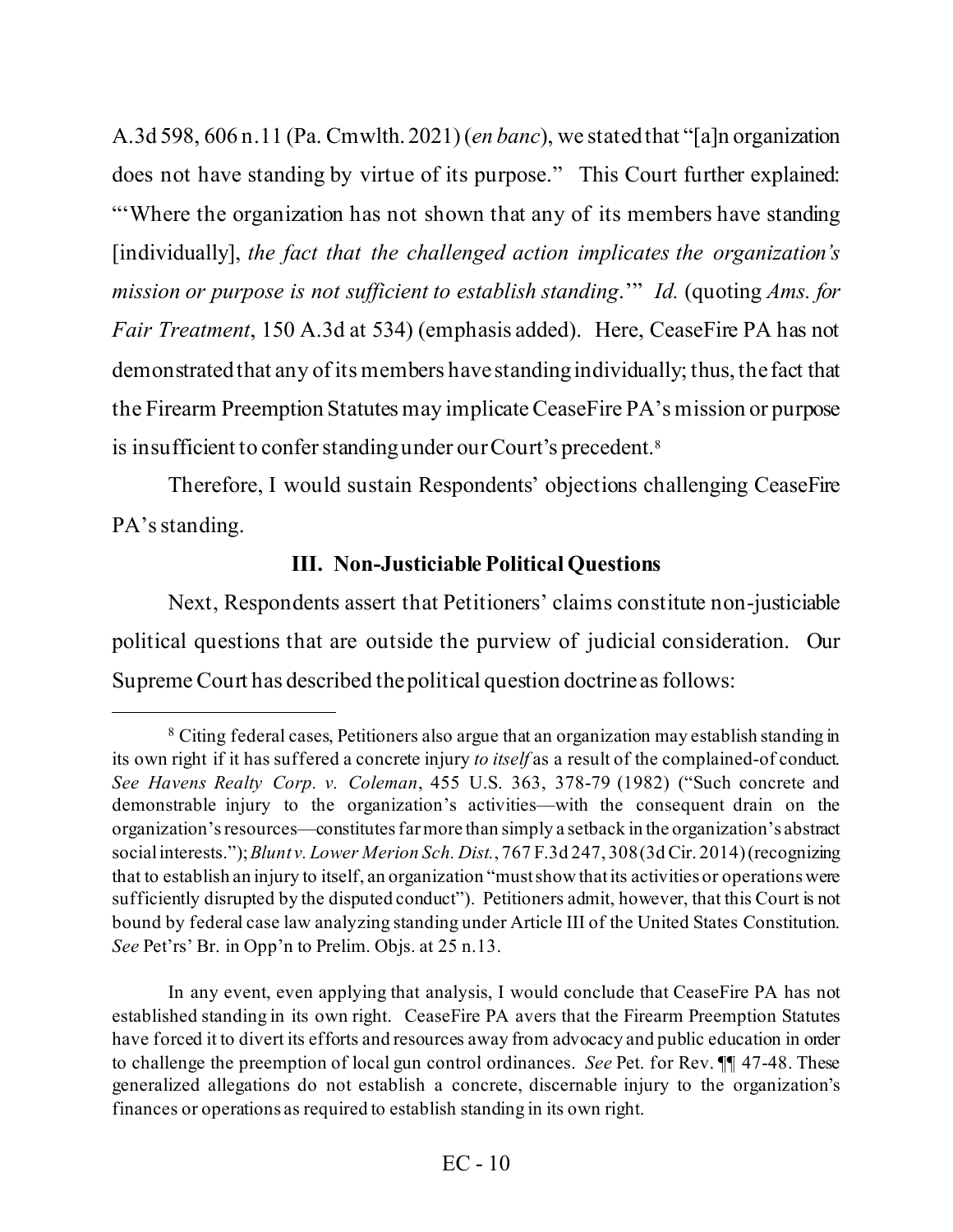The applicable standards to determine whether a claim warrants the exercise of judicial abstention or restraint under the political question doctrine are well[-]settled. Courts will refrain from resolving a dispute and reviewing the actions of another branch *only where "the determination whether the action taken is within the power granted by the Constitution has been entrusted exclusively and finally to the political branches of government for 'self-monitoring.'"*

*William Penn Sch. Dist. v. Pa. Dep't of Educ.*, 170 A.3d 414, 437 (Pa. 2017) (alteration in original) (citation omitted) (emphasis added). However, courts "'will not refrain from resolving a dispute [that] involves *only an interpretation of the laws of the Commonwealth*, for the resolution of such disputes is our constitutional duty.'" *Id.* at 438 (emphasis added) (citation omitted). Moreover, "[t] he need for courts to fulfill their role of enforcing constitutional limitations is *particularly acute where the interests or entitlements of individual citizens are at stake*.'" *Id.* (emphasis added) (citation omitted).

Applying these considerations to the averments in the Petition for Review, I would conclude that Petitioners' claims are not barred by the political question doctrine. Here, Petitioners allege that the Firearm Preemption Statutes: (1) unconstitutionally infringe on their indefeasible rights to life and liberty under Article I, Section 1 of the Pennsylvania Constitution; and (2) impermissibly interfere with Philadelphia's public health-related duties statutorily delegated by the Commonwealth. Resolution of these claims will require this Court to conduct statutory interpretation and to articulate the limitations, if any, on the Commonwealth's constitutional powers with respect to gun control legislation. These are not non-justiciable political questions, but lie squarely within our Court's authority*. See Council 13, Am. Fed'n of State Cnty. & Mun. Emps. v. Com.*, 986 A.2d 63, 75 (Pa. 2009) (recognizing that the judicial branch has the power and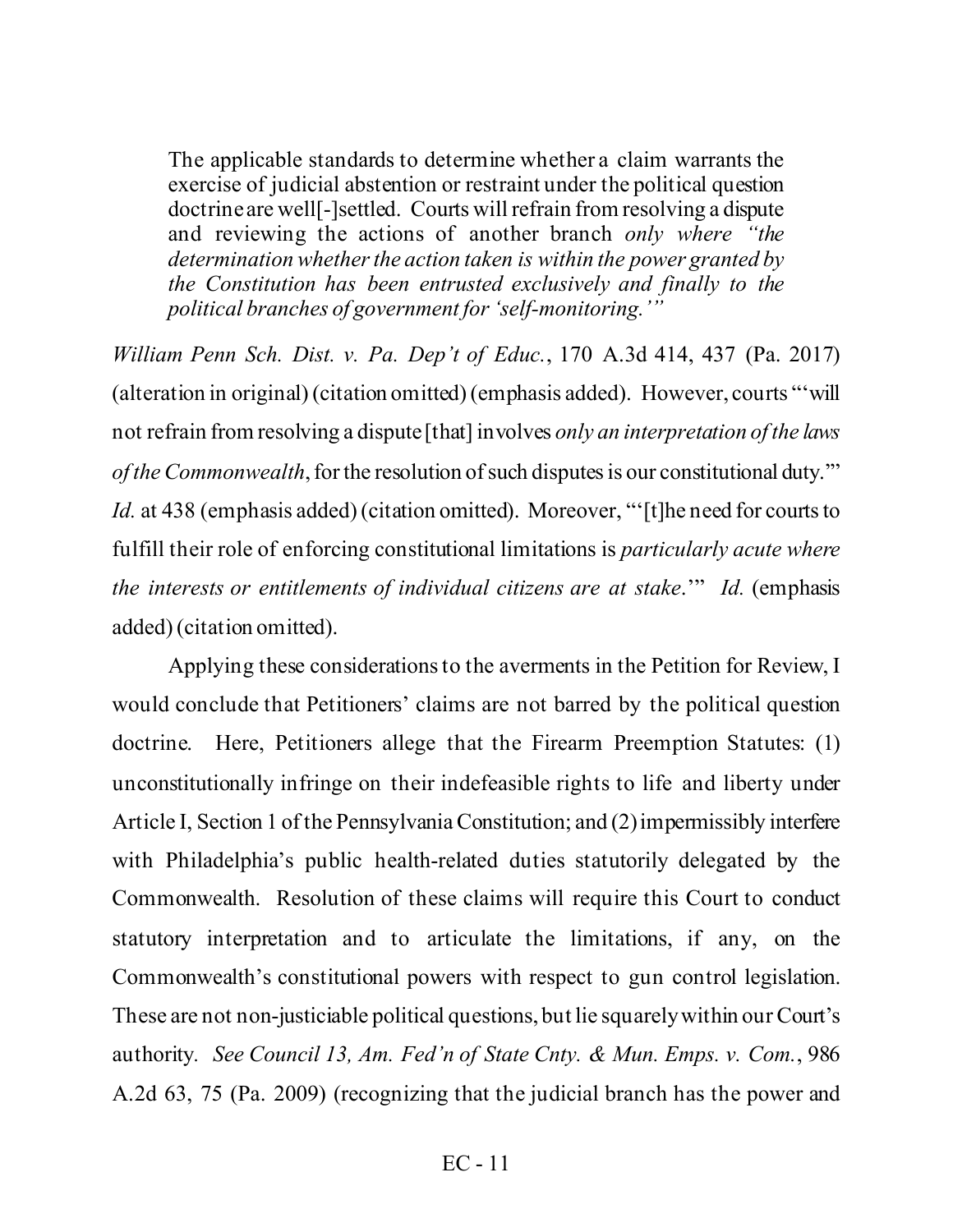authority "'to determine whether the Constitution or laws of the Commonwealth require or prohibit the performance of certain acts'") (citation omitted).

It is true, as Respondents point out, that matters of public policy are reserved exclusively for the legislature and that the General Assembly has the discretion to decide, as a matter of public policy, whether to enact, amend, or repeal a particular statute. While Petitioners make several policy arguments in support of their claims, the crux of Petitioners' allegations is that the Firearm Preemption Statutesimpinge on the exercise of their fundamental rights under Article I, Section 1 of the Pennsylvania Constitution, which weighs in favor of justiciability and against the finding of a political question. *See Gondelman v. Com.*, 554 A.2d 896, 899 (Pa. 1989) ("Any concern for a functional separation of powers is, of course, overshadowed *if the classification impinges upon the exercise of a fundamental right*[] . . . .") (emphasis added); *Sweeney v. Tucker*, 375 A.2d 698, 709 (Pa. 1977) ("[T]he political question doctrine is *disfavored when a claim is made that individual liberties have been infringed*.") (emphasis added). Indeed, our Supreme Court has stated: "Where civil liberties are concerned, '[o]ne does not think of [the legislature] as functionally equipped or designed to interpret the Constitution without review, nor under our system, does one wish to leave to [the legislature] the unbridled authority to determine the constitutionality of its own acts.'" *Sweeney*, 375 A.2d at 709-10 (alterations in original) (citation omitted).

Therefore, I would overrule Respondents' objectionsbased on non-justiciable political questions.

#### **IV. Ripeness**

Respondents also assert that Petitioners' claims are not ripe for disposition. Respondents assert that, in support of their claims for relief, Petitioners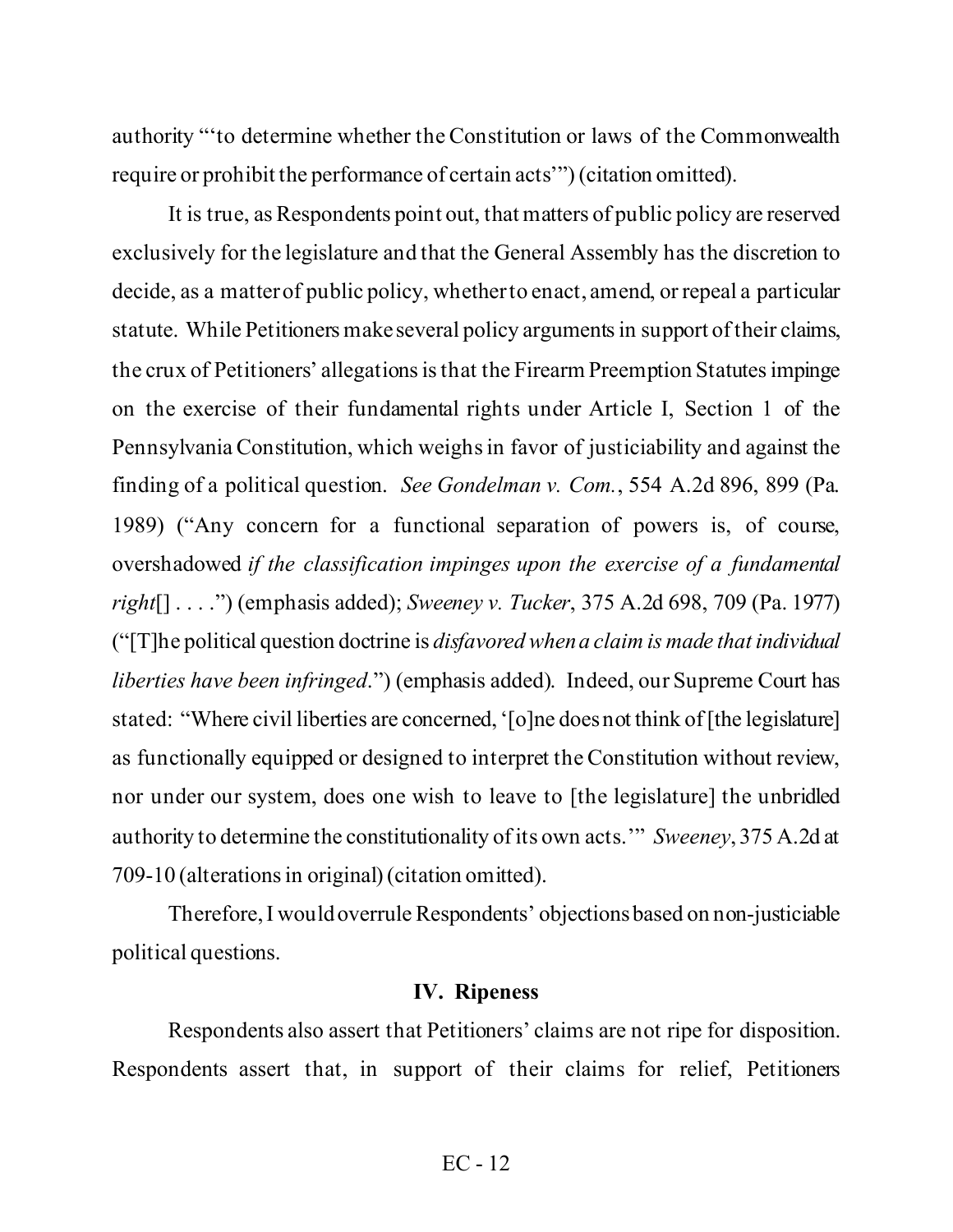impermissibly refer to ordinances that have not yet been passed but may be passed at some unspecified time in the future, should the Firearm Preemption Statutes be deemed unconstitutional. Therefore, Respondents contend that there is no actual controversy. However, I believe this contention is belied by the allegations in the Petition for Review.

Generally, the doctrine of ripeness requires "the presence of an actual controversy." *Bayada Nurses, Inc. v. Dep't of Lab. & Indus.*, 8 A.3d 866, 874 (Pa. 2010). "When determining whether a matter is ripe for judicial review, courts generally consider whether the issues are adequately developed and the hardships that the parties will suffer if review is delayed." *Id.*

Because the Petition for Review seeks declaratory relief, this case is governed by the Declaratory Judgments Act, 42 Pa. C.S. §§ 7531-41. As this Court has explained:

[T]he Declaratory Judgments Act[] . . . provides a *relatively lenient standard for ripeness in declaratory judgment actions*. The Declaratory Judgments Act is remedial in nature. 42 Pa. C.S. § 7541(a). *"Its purpose is to settle and to afford relief from uncertainty and insecurity with respect to rights, status, and other legal relations, and is to be liberally construed and administered." Id.* An action is ripe for adjudication under the Declaratory Judgments Act *where it presents "the ripening seeds of a controversy." Wecht v. Roddey*, 815 A.2d 1146, 1150 (Pa. Cmwlth. 2002).

*Phantom Fireworks Showrooms, LLC v. Wolf*, 198 A.3d 1205, 1217-18 (Pa. Cmwlth. 2018) (*en banc*) (emphasis added).

I believe Petitioners have sufficiently alleged that the Firearm Preemption Statuteshave precluded, and continue to preclude, Philadelphia and Pittsburgh from passing much-needed gun control legislation to protect their residents. In their Petition for Review, Petitioners identify numerous examples of past ordinances –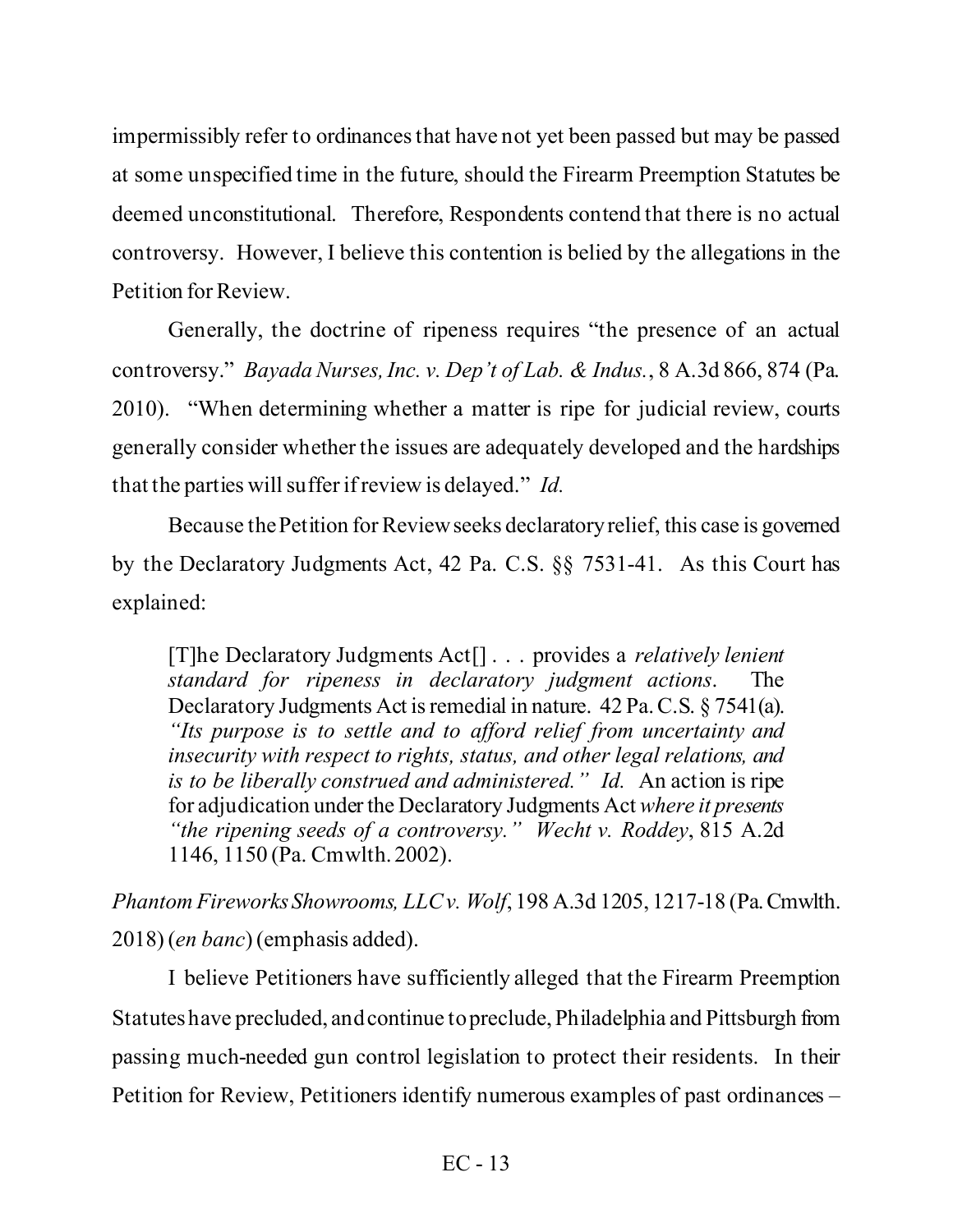including permit-to-purchase laws, one-gun-per-month limits, and extreme risk protection orders – that have been struck down because of the Firearm Preemption Statutes. *See* Pet. for Rev. ¶¶ 57-60, 92, 99, 110-11, & 124; *see also id.* ¶ 88 (averring that the General Assembly has blocked 17 previous attempts to narrow or repeal the Firearm Preemption Statutes). Petitioners aver that these types of ordinances, tailored to the specific needs of the communities they are intended to protect, would have significantly reduced gun violence if not for the Firearm Preemption Statutes. Simply because these ordinances are no longer in effect, or were never passed, due to preemption does not render this controversy unripe.

Respondents compare Petitioners' challenge to the Firearm Preemption Statuteswith several cases challenging proposed or unenforced legislation. *See, e.g.*, President *Pro Tempore*'s Br. in Support of Prelim. Objs. at 27-29. I believe Respondents' reliance on these cases is misplaced, however, because Petitioners here do not challenge proposed legislation or unenforced ordinances. Rather, Petitioners challenge the Firearm Preemption Statutes, which are currently in effect and have been applied, and continue to be applied, to their detriment. *Cf. Phantom Fireworks*, 198 A.3d at 1218 (distinguishing a challenge to "a zoning ordinance that had not been enforced or applied" with a challenge to "a taxing statute" that is presently "in force").

In my view, Petitioners have shown a demonstrable pattern of Pennsylvania municipalities passing gun control legislation, only to have that legislation subsequently preempted. I do not believe that Philadelphia, or any other municipality, is required to pass new gun control ordinances in order to render this controversy ripe, particularly in light of the lenient ripeness standard applicable in declaratory judgment actions.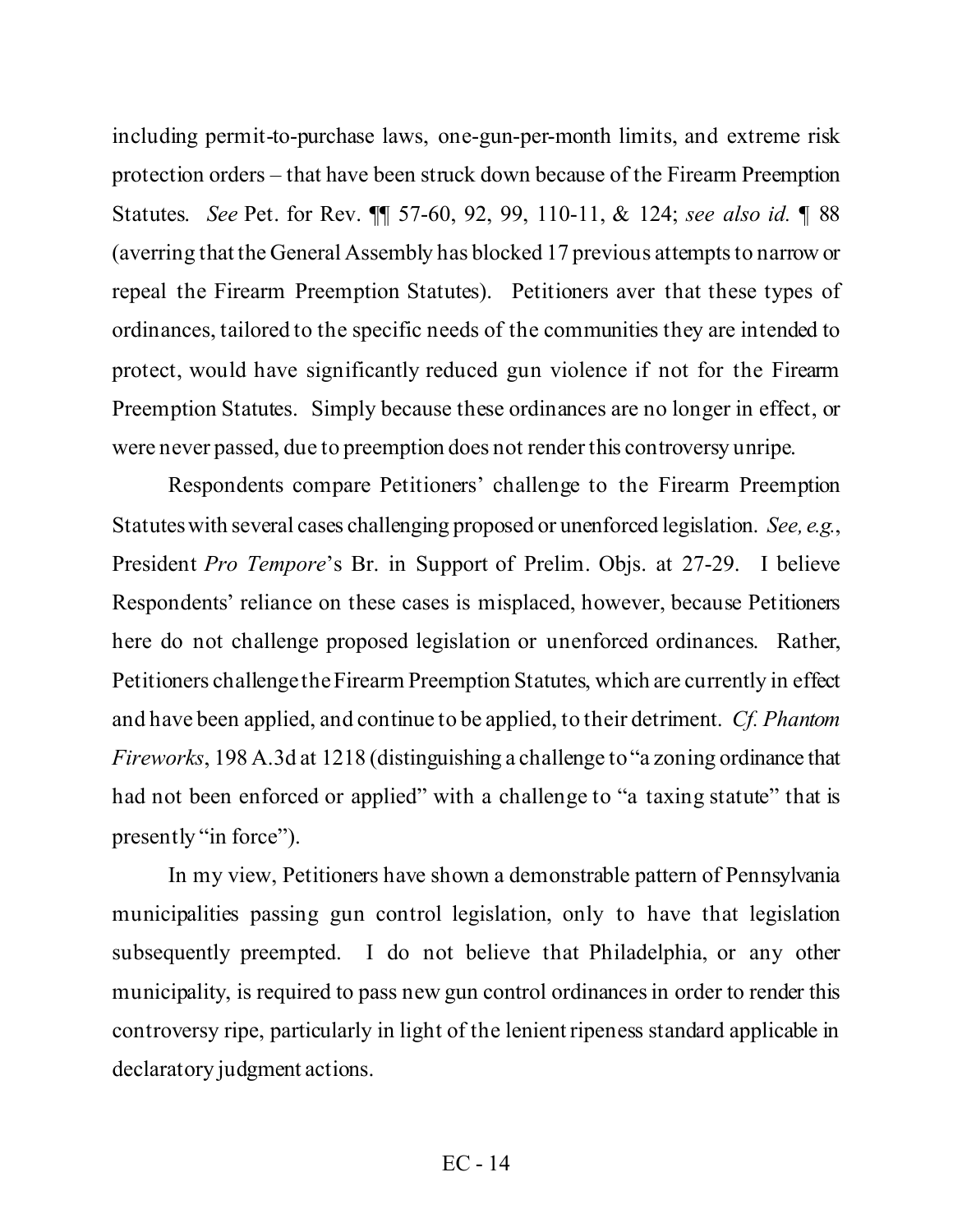Therefore, because I would conclude that "the ripening seeds of a controversy" are clearly present here, I would overrule Respondents' objections based on ripeness.

# **V. Res Judicata and Collateral Estoppel**

Respondents assert that Philadelphia's causes of action are barred by the doctrines of res judicata and collateral estoppel. Our Court has explained these principles as follows:

Res judicata encompasses two related, yet distinct principles: technical res judicata and collateral estoppel. Technical res judicata provides that where a final judgment on the merits exists, a future lawsuit on the same cause of action is precluded. Collateral estoppel acts to foreclose litigation in a subsequent action where issues of law or fact were actually litigated and necessary to a previous final judgment.

Technical res judicata requires the coalescence of four factors: (1) identity of the thing sued upon or for; (2) *identity of the causes of action*; (3) identity of the persons or parties to the action; and (4) identity of the quality or capacity of the parties suing or being sued. *Res judicata applies to claims that were actually litigated as well as those matters that should have been litigated. Generally, causes of action are identical when the subject matter and the ultimate issues are the same in both the old and new proceedings*.

Similarly, collateral estoppel bars a subsequent lawsuit where (1) *an issue decided in a prior action is identical to one presented in a later action*, (2) the prior action resulted in a final judgment on the merits, (3) the party against whom collateral estoppel is asserted was a party to the prior action, or is in privity with a party to the prior action, and (4), the party against whom collateral estoppel is asserted had a full and fair opportunity to litigate the issue in the prior action.

*J.S. v. Bethlehem Area Sch. Dist.*, 794 A.2d 936, 939 (Pa. Cmwlth. 2002) (internal citations omitted) (emphasis added).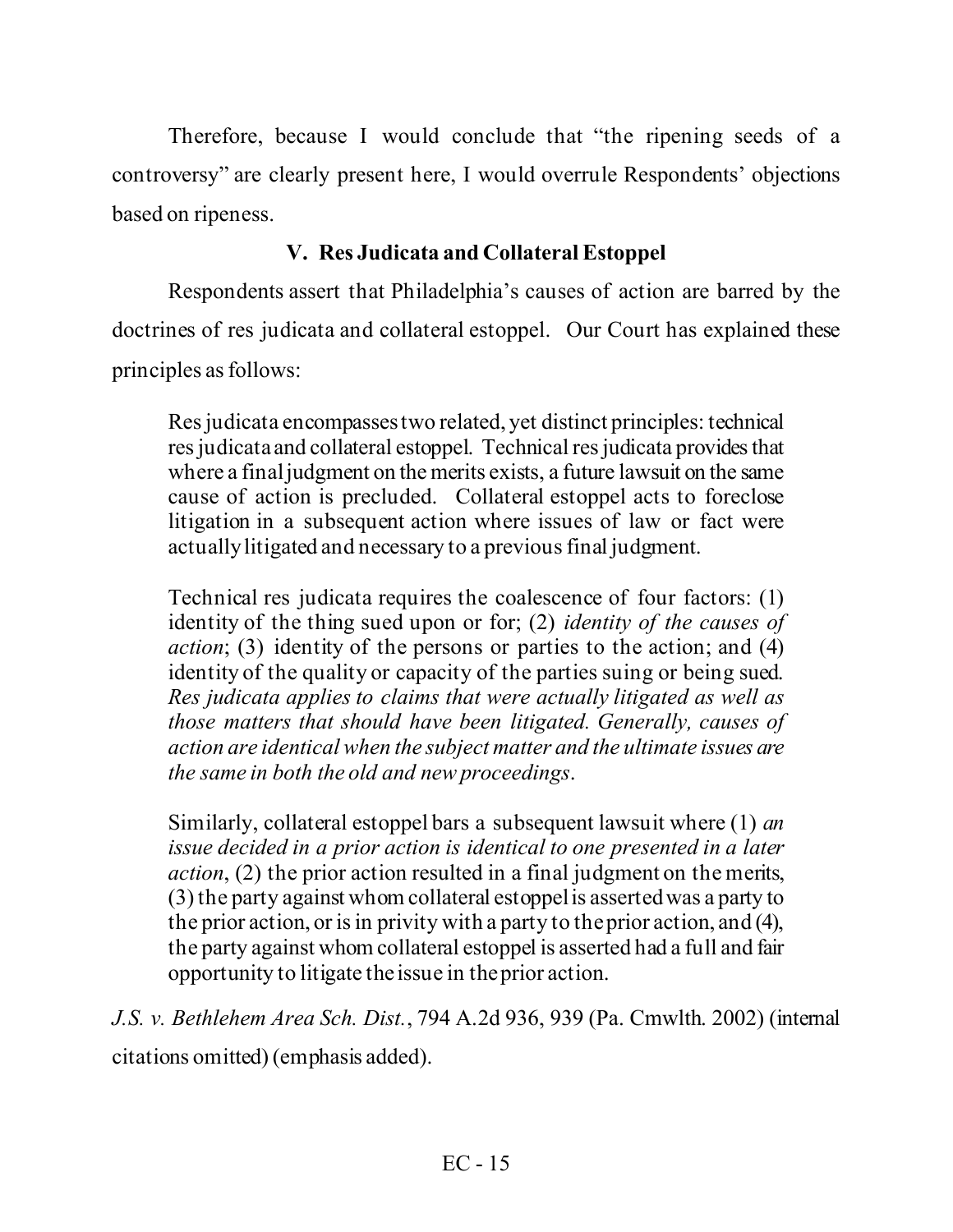In arguing that Philadelphia's action is barred by res judicata and collateral estoppel, Respondents rely on three cases: *Ortiz*; *Clarke v. House of Representatives*, 957 A.2d 361 (Pa. Cmwlth. 2008), *aff'd*, 980 A.2d 34 (Pa. 2009); and *Schneck v. City of Philadelphia*, 383 A.2d 227 (Pa. Cmwlth. 1978).

*Ortiz* was a declaratory judgment action in which members of Philadelphia's City Council and others sued the Governor, the Pennsylvania Attorney General, and Philadelphia's District Attorney. The *Ortiz* petitioners sought to enjoin Section 6120(a)'s preemption of local assault weapons regulations enacted by Philadelphia and Pittsburgh, as well as a declaration that Section 6120(a) violated both cities' home rule power to enact local legislation. *Clarke* was a declaratory judgment action in which members of Philadelphia's City Council sought a declaration that several of Philadelphia's then-existing gun control ordinances were not preempted by Section 6120(a). *Schneck* was a class action suit against Philadelphia in which individual gun purchasers sought to enjoin enforcement of a Philadelphia firearm ordinance on preemption grounds.

None of these cases, however, involved an Article I, Section 1 constitutional challenge, nor did they challenge the Firearm Preemption Statutes' interference with Philadelphia's ability to fulfill its delegated duties under the Local Health Administration Law (LHAL), Act of August 24, 1951, P.L. 1304, *as amended*, 16 P.S. §§ 12001-12028, or the Disease Prevention and Control Law of 1955 (DPCL), Act of April 23, 1956, P.L. (1955) 1510, *as amended*, 35 P.S. §§ 521.1-521.21. As such, the causes of action in this case differ significantly from the causes of action in *Ortiz*, *Clarke*, and *Schneck*.

Respondents' collateral estoppel objection fails for the same reason. Collateral estoppel bars a subsequent lawsuit only where a legal issue decided in the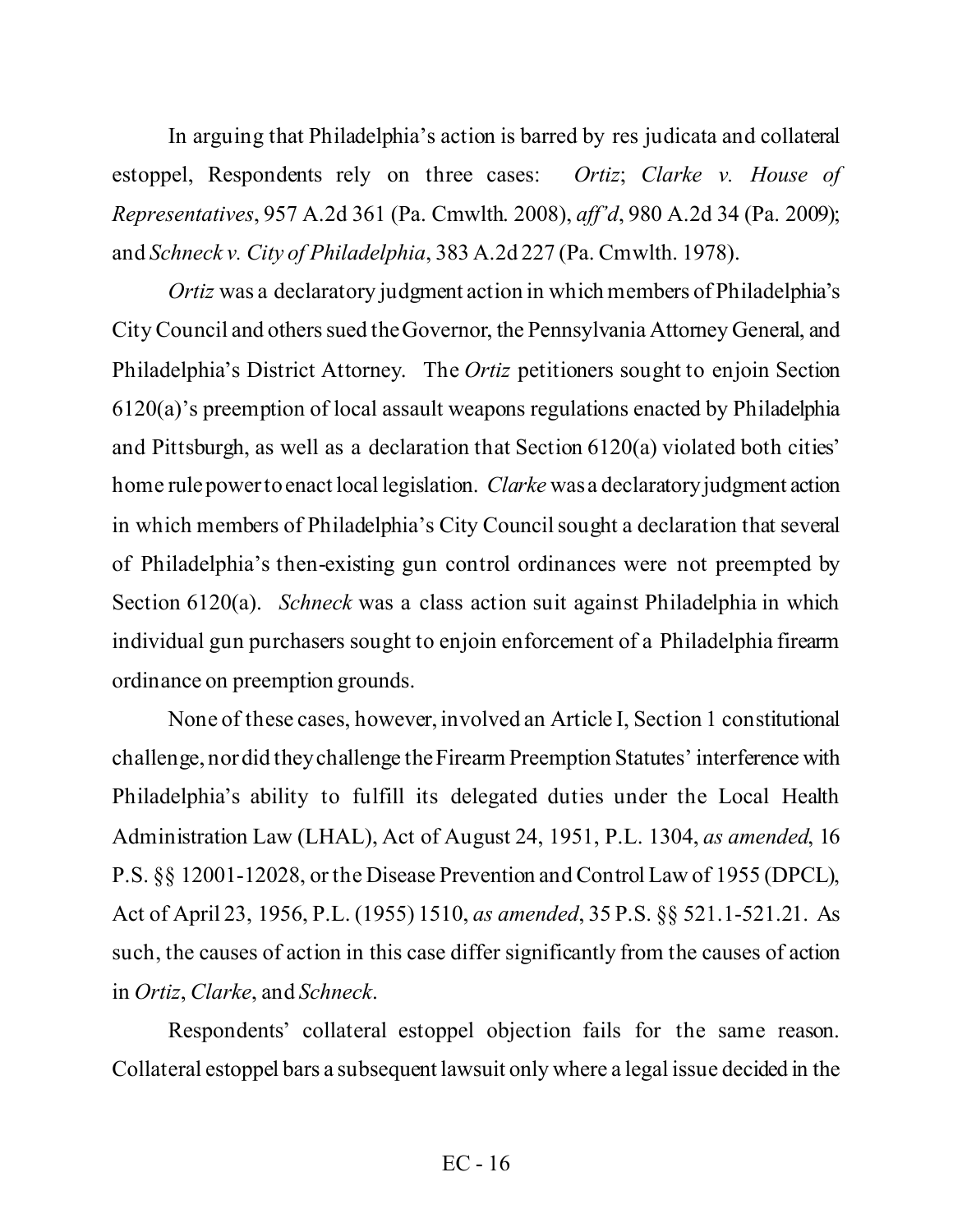prior action is identical to one presented in the later action. *J.S.*, 794 A.2d at 939. As explained above, the Courts in *Ortiz*, *Clarke*, and *Schneck* did not consider or decide whether the Firearm Preemption Statutes violate individual citizens' rights under Article I, Section 1 of the Pennsylvania Constitution or whether they interfere with Philadelphia's delegated duties under the LHAL or the DPCL.

Therefore, because this case involves different causes of action and different legal issues than the prior cases, I would overrule Respondents' objectionsbased on res judicata and collateral estoppel.

### **VI. Scandalous or Impertinent Matter**

President *Pro Tempore* of the Pennsylvania Senate Jake Corman (President *Pro Tempore*) objects to numerous paragraphs in the Petition for Review on the basis that they contain scandalous or impertinent averments. In particular, he contends that the challenged averments "cast a derogatory light on the General Assembly or the Commonwealth," "pertain to statements and information regarding gun violence that certain legislators presented to the General Assembly as it was considering whether to enact or amend the [Firearm] Preemption [Statutes]," "concern how [the i]ndividual Petitioners or other citizens were impacted by gun violence," and "are focused on irrelevant background information or are purely speculative." President *Pro Tempore*'s Br. in Support of Prelim. Objs. at 48-49.

Under our Rules of Civil Procedure, preliminary objections may be filed for "failure of a pleading to conform to law or rule of court or inclusion of scandalous or impertinent matter." Pa.R.Civ.P. 1028(a)(2). To be scandalous and impertinent, "the allegations must be immaterial and inappropriate to the proof of the cause of action." *Common Cause/Pa. v. Com.*, 710 A.2d 108, 115 (Pa. Cmwlth. 1998) (*en banc*), *aff'd*, 757 A.2d 367 (Pa. 2000). However, "the right of a court to strike

### EC - 17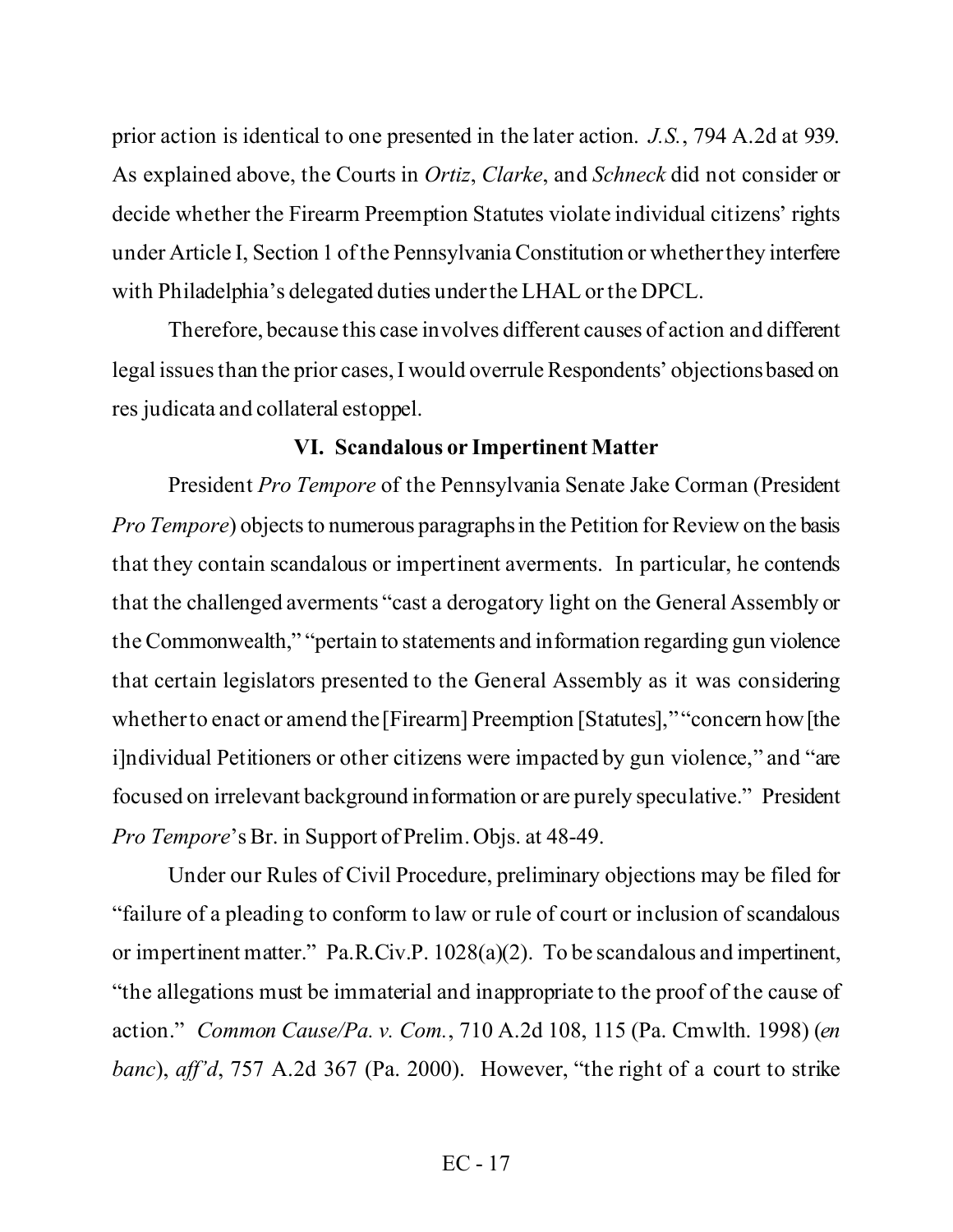impertinent matter should be *sparingly exercised*and *only when* [*the objecting*] *party can affirmatively show prejudice*." *Dep't of Env't Res. v. Hartford Accident & Indem. Co.*, 396 A.2d 885, 888 (Pa. Cmwlth. 1979)(emphasis added).

Here, President *Pro Tempore* offers a lengthy list of allegedly offending paragraphs in the Petition for Review and categorizes them by the general manner in which he believes they run afoul of Pa.R.Civ.P. 1028(a)(2). *See* President *Pro Tempore*'s Br. in Support of Prelim. Objs. at 47-51. However, President *Pro Tempore* does not identify the specific language in each paragraph to which he takes offense, nor does he explain how he has been prejudiced by any of the challenged averments. Instead, he baldly asserts that the averments are "wholly irrelevant to Petitioners' causes of action and in some respects scandalous[] too." *Id.* at 51. I would conclude that this unsupported declaration is insufficient to justify striking the averments.

Therefore, I would overrule President *Pro Tempore*'s objections based on scandalous or impertinent averments.

#### **VII. Demurrer**

I will now turn to the three demurrer Preliminary Objections that form the basis of the Majority's Opinion.

#### **A. State-Created Danger**

First, I disagree with the Majority's conclusion that Petitioners have failed to plead a legally sufficient state-created danger claim. To state a claim of state-created danger, a petitioner must satisfy four requirements:

(1) the harm ultimately caused was foreseeable and fairly direct;

(2) a state actor acted with a degree of culpability that shocks the conscience;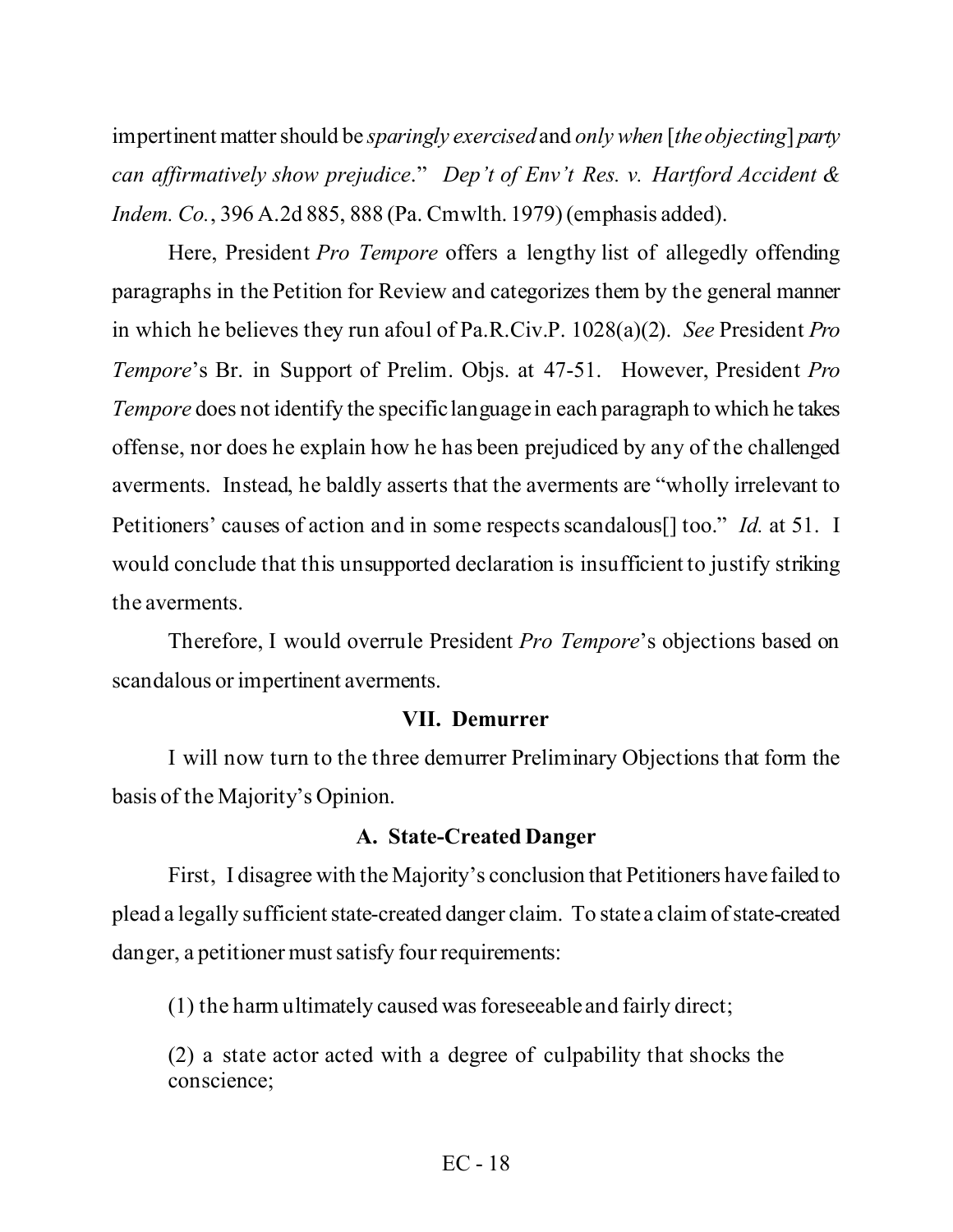(3) a relationship between the state and the [petitioner] existed such that the [petitioner] was a foreseeable victim of the [respondent's] acts, or a member of a discrete class of persons subjected to the potential harm brought about by the state's actions, as opposed to a member of the public in general; and

(4) a state actor affirmatively used his or her authority in a way that created a danger to the citizen or that rendered the citizen more vulnerable to danger than had the state not acted at all.

*Bright v. Westmoreland Cnty.*, 443 F.3d 276, 281 (3d Cir. 2006) (internal quotation marks and footnotes omitted).

In concluding that Petitioners have failed to state a viable state-created danger claim, the Majority relies on *Johnston v. Township of Plumcreek,* 859 A.2d 7 (Pa. Cmwlth. 2004). In *Johnston*, residents of several townships challenged local ordinances requiring them to connect their homes to the public water system, which they claimed were unconstitutional due to the threat of terrorist attacks upon the public water supply. The *Johnston* Court considered the state-created danger doctrine in the context of the residents' substantive due process claims made under 42 U.S.C. § 1983, relating to violations of civil rights, and Article I, Section 1 of the Pennsylvania Constitution, ultimately concluding that the doctrine was not applicable to either claim. This Court held:

First, the state-created danger [doctrine] has been used to make states liable in damages where the state, by affirmative exercise of its power, has rendered an individual unable to care for himself. The leading case in this area of law is *DeShaney v. Winnebago County Department of Social Services*, 489 U.S. 189[] . . . (1989), in which the [United States] Supreme Court held that a county agency could not be held liable in damages where a child suffered abuse while in his father's custody. The Court reasoned that the Due Process Clause does not guarantee minimal safety for citizens but, rather, protects citizens from overreaching by the state. *DeShaney*placed limits upon what is known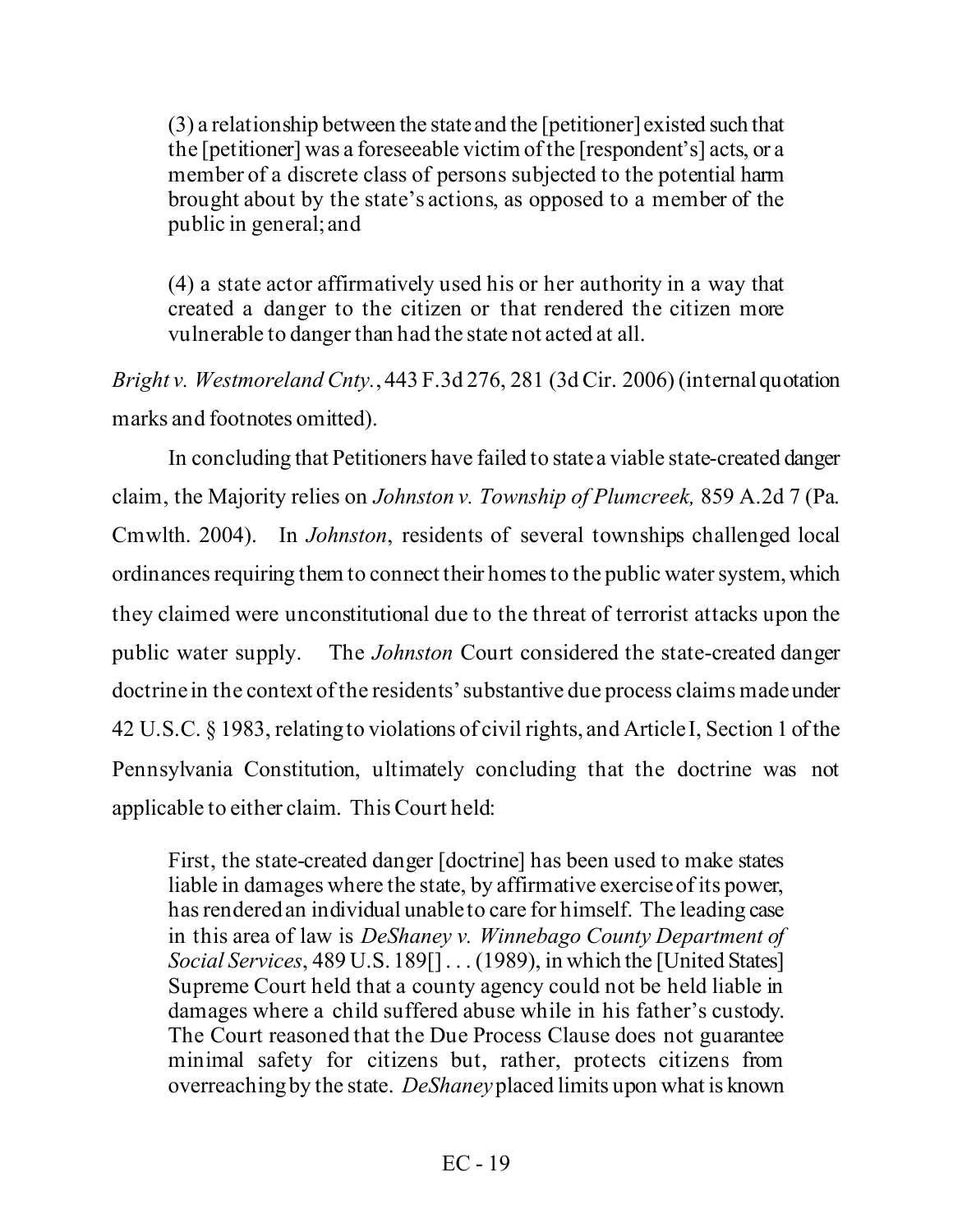as the "state-created danger" theory for creating Section 1983 civil rights liability in damages to the situation where the state has limited the liberty of the citizen to act in his own behalf. However, as far as can be determined, the "stated-created danger" body of jurisprudence has never been used to nullify a statute or ordinance.

Second, even if the "state-created danger" theory could be used to render a statute unconstitutional, it does not fit the facts of this complaint. In *Kallstrom v. City of Columbus*, 136 F.3d 1055, 1066 (6th Cir. 1998), the [United States] Court of Appeals [for the Sixth Circuit] held that the state could not be held liable for a "risk that affects the public at large." The state has to be aware that its actions specifically endanger an individual in order to be held liable. . . . All government activities involve some risk; for example, motorists are killed each year on state highways. The mere construction of a highway, however, does not give rise to civil rights liability to each of those accident victims in part because the risk is general and not specific to an individual. Here, the trial court correctly observed that the harm alleged by Residents was conjectural, not imminent and real.

The [o]rdinances do not violate [the r]esidents' substantive due process rights under the state-created danger theory. Under *DeShaney*, the [t]ownships do not have an obligation to guarantee that terrorists, who are private actors whether homegrown or international, will not contaminate the [w]ater [a]uthority's system. Further, there are no allegations in the complaint that [the r]esidents, as opposed to any and all citizens of this country, are in imminent danger and at special risk. Most importantly, the state-created danger theory is a construct by which damages are awarded for constitutional torts. It is not used to nullify statutory law, and we will not do so here.

*Johnston*, 859 A.2d at 12-14 (footnotes omitted).

Significantly, in reaching this decision, the *Johnston* Court emphasized that "if the 'state-created danger' theory could be used to render a statute unconstitutional, it [did] not fit the facts of th[at] complaint" because "the harm alleged by [the r]esidents was *conjectural, not imminent and real*," and because "there [were] *no allegations*in the complaint that [the r]esidents, as opposed to any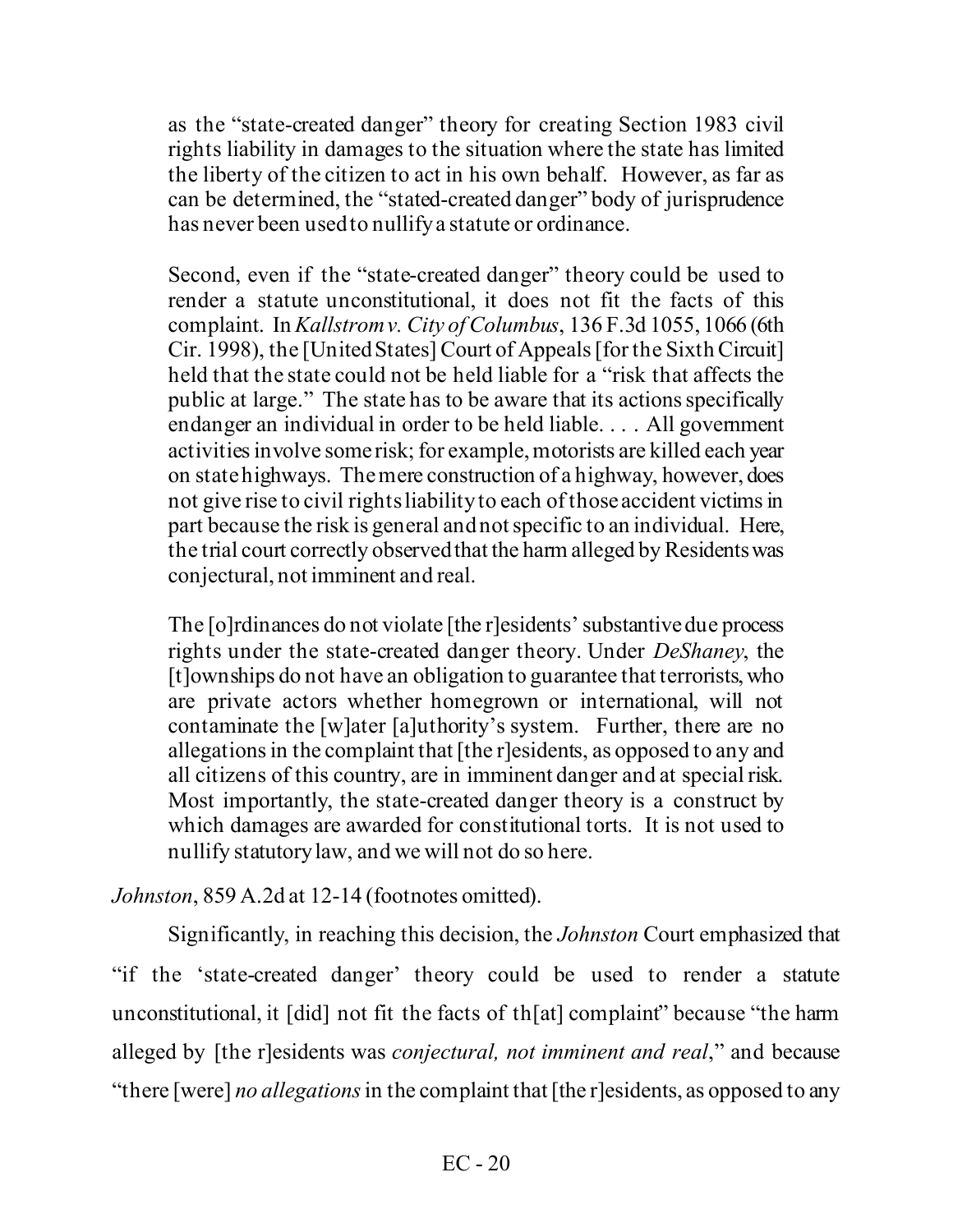and all citizens of this country, [were] in imminent danger and at special risk." *Id.* at 13-14 (emphasis added). It was on this basis that our Court concluded that the residents could not establish a state-created danger claim.

I believe *Johnston* is factually distinguishable from this case in a critical respect. The alleged harm in *Johnston* was purely conjectural. The residents in *Johnston* "asserted that as a result of the terrorist attacks on September 11, 2001, and the nation's war on terrorism, there is now a real and present danger of terrorist attacks on public water systems." *Id.* at 9. However, as this Court noted, "[t]here [were] *no allegations*, for example, that the [w]ater [a]uthority, the [t]ownships or Armstrong County *ha*[*d*] *been identified as special targets for terrorists*." *Id.* at 13 n.15 (emphasis added). Here, however, the individual Petitioners *have* articulated precisely how the Firearm Preemption Statutes have placed them at "special risk" compared to the general public due to their ethnicities, the cities in which they live, and the recent shooting deaths of their loved ones. These allegations are not based on conjecture, but on very real facts. *See* Pet. for Rev. ¶¶ 9(a)-18(f). Contrary to the Majority, I do not believe our Court's pronouncement in *Johnston* – that "as far as can be determined," the state-created-danger doctrine "has never been used to nullify a statute or ordinance" – should be read as blanketly prohibiting all statecreated-danger challenges to state laws, because our ruling in that case was clearly limited to its facts. *See Johnston*, 859 A.2d at 13-14. [9](#page-20-0)

I would conclude that Petitioners have stated a legally sufficient state-created danger claim. Therefore, I would overrule this objection.

<span id="page-20-0"></span><sup>&</sup>lt;sup>9</sup> As Petitioners correctly point out, no Pennsylvania appellate court has cited or relied on *Johnston* for its state-created danger analysis since the decision was issued in 2004.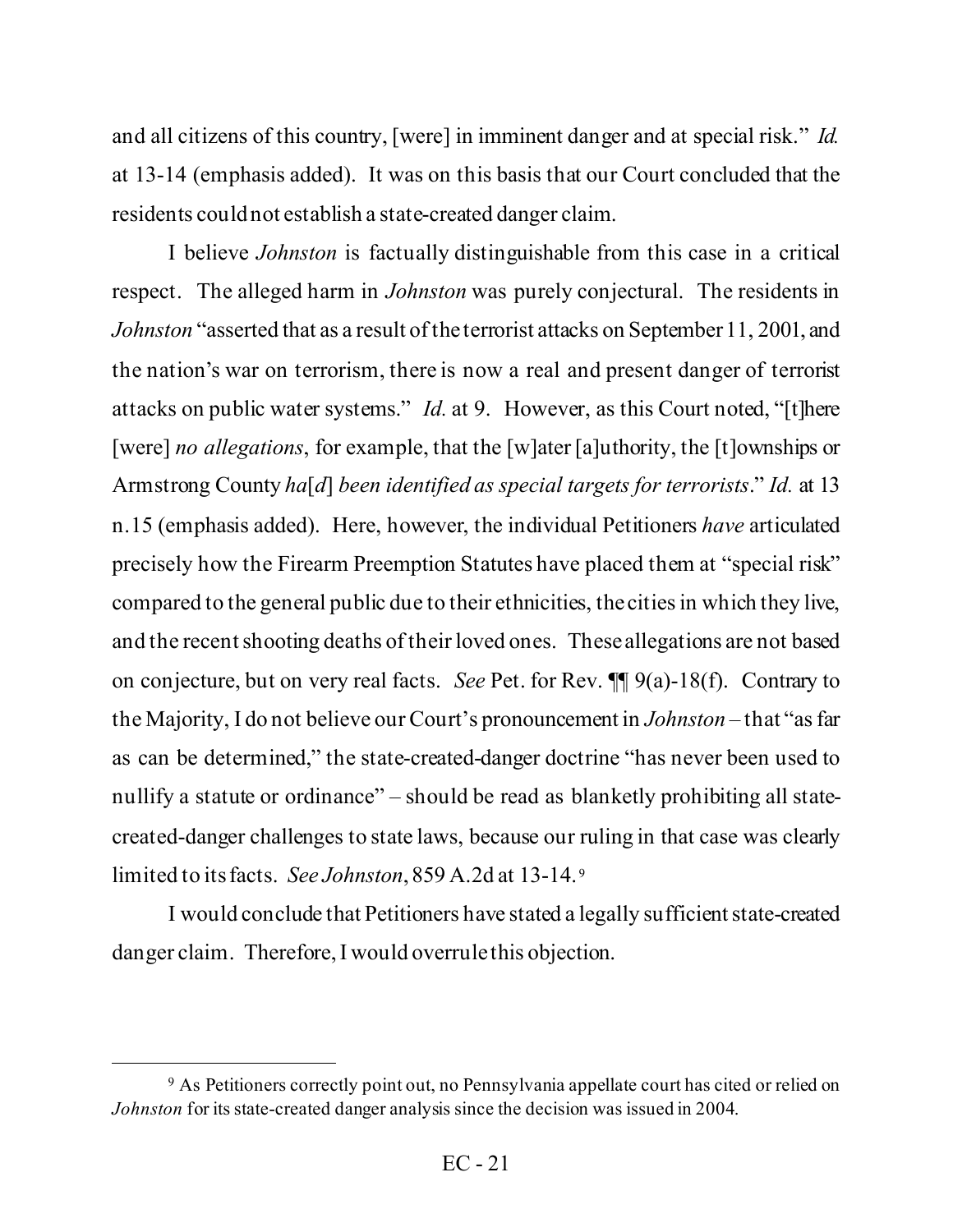# **B. Substantive Due Process**

Petitioners allege that the Firearm Preemption Statutes violate their substantive due process rights to enjoy and defend life and liberty under Article I, Section 1 of the Pennsylvania Constitution. Our Supreme Court has explained:

Substantive due process is the "esoteric concept interwoven within our judicial framework to guarantee fundamental fairness and substantial justice," and its precepts *protect fundamental liberty interests against infringement by the government*. . . .

[F]or substantive due process rights to attach *there must first be the deprivation of a property right or other interest that is constitutionally protected*.

*Khan v. State Bd. of Auctioneer Exam'rs*, 842 A.2d 936, 946 (Pa. 2004) (emphasis added) (footnote and internal citation omitted). In particular, Petitioners assert that the Article I, Section 1 protections include the right to "enjoy[] and defend[] life and liberty" and that the Firearm Preemption Statutes prevent Petitioners from protecting themselves from gun violence.

The Majority applies the rational basis test to Petitioners' substantive due process challenge and concludes that the Firearm Preemption Statutes bear a substantial relationship to a legitimate state interest – namely, the statewide regulation of firearms. Even assuming that the rational basis test is the correct standard to be applied here, I would conclude that Petitioners have stated a legally sufficient substantive due process claim.

The General Assembly's power to preempt local legislation is not absolute, and our Supreme Court has previously struck down preemption statutes that violate Article I of the Pennsylvania Constitution. *See, e.g.*, *Robinson Twp. v. Com.*, 83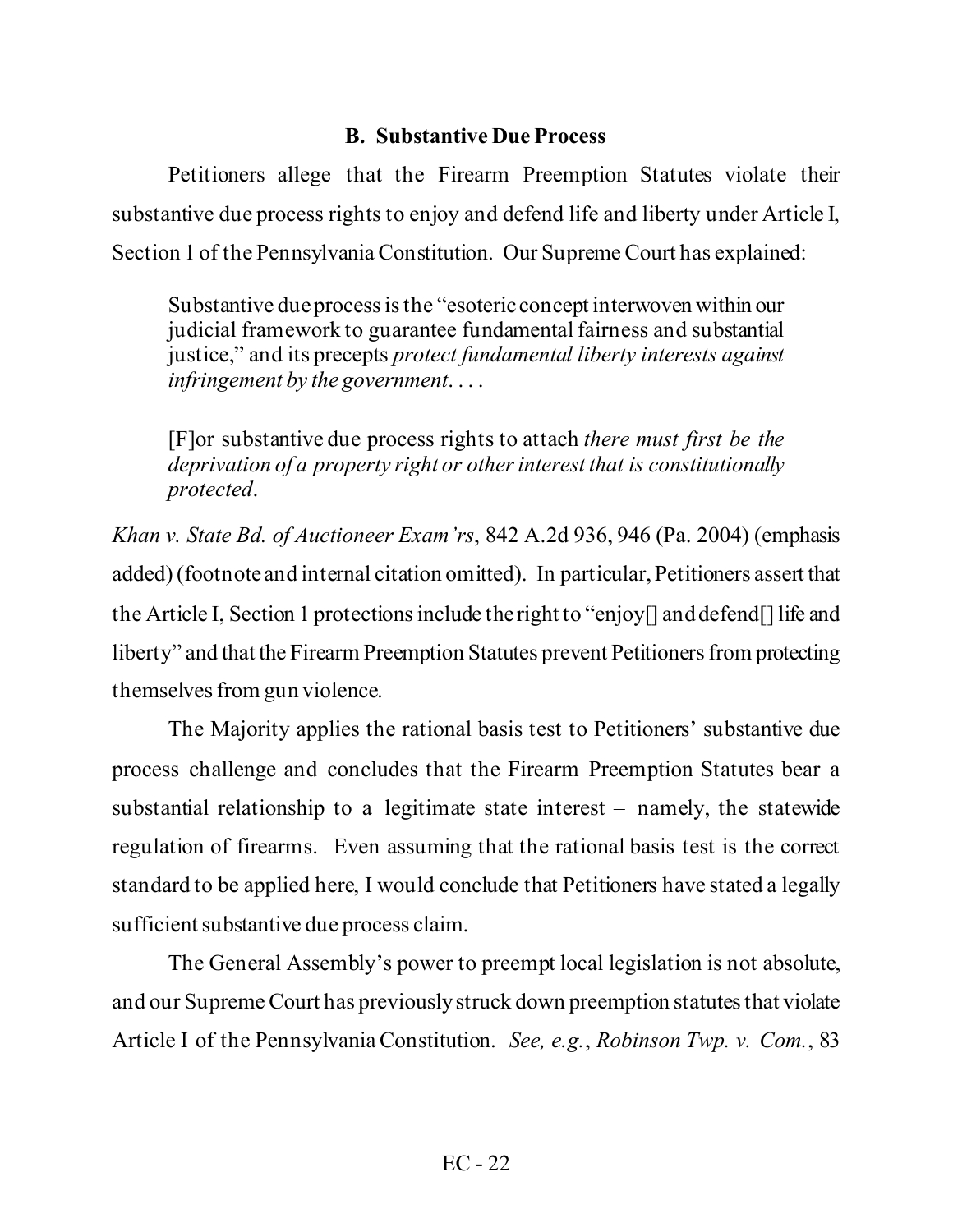A.3d 901, 946 (Pa. 2013).<sup>10</sup> That is because preemption statutes, like other laws, are "subject to restrictions enumerated in the [Pennsylvania] Constitution and to limitations inherent in the form of government chosen by the people of this Commonwealth," including "the express exception of certain fundamental rights reserved to the people in Article I of our Constitution." *League of Women Voters v. Com.*, 178 A.3d 737, 803 (Pa. 2018).

Citing *Ortiz*, the Majority concludes that the Firearm Preemption Statutes further the Commonwealth's legitimate interest in regulating citizens' possession and ownership of firearms on a statewide basis. In *Ortiz*, the Supreme Court was faced with a constitutional challenge involvingthe right to bear arms under Article I, Section 21 of the Pennsylvania Constitution. The *Ortiz*Court concluded:

*Because the ownership of firearms is constitutionally protected, its regulation is a matter of statewide concern.* The [Pennsylvania C]onstitution does not provide that the right to bear arms shall not be questioned in any part of the [C]ommonwealth except Philadelphia and Pittsburgh, where it may be abridged at will, but that it shall not be questioned in any part of the [C]ommonwealth. Thus, *regulation of firearms is a matter of concern in all of Pennsylvania, not merely in Philadelphia and Pittsburgh, and the General Assembly, not city councils, is the proper forum for the imposition of such regulation.*

681 A.2d at 156 (emphasis added); *accord Clarke*, 957 A.2d at 364 (invalidating local ordinances that "regulate<sup>[d]</sup> firearms – an area that both Section 6120<sup>[(a)]</sup> and [*Ortiz*] have made clear is an area of statewide concern over which the General Assembly has assumed sole regulatory power").

<span id="page-22-0"></span><sup>10</sup> Notably, the Supreme Court's plurality decision in *Robinson Township* did not endorse or reject our Court's Article I, Section 1 substantive due process analysis and deemed the environmental statute at issue unconstitutional on other grounds. Justice Baer, in his Concurring Opinion, specifically stated that he agreed with our Court's substantive due process analysis and believed it was the proper basis for ruling that the challenged statute was unconstitutional. *See Robinson Twp.*, 83 A.3d at 1001-08 (Baer, J., concurring).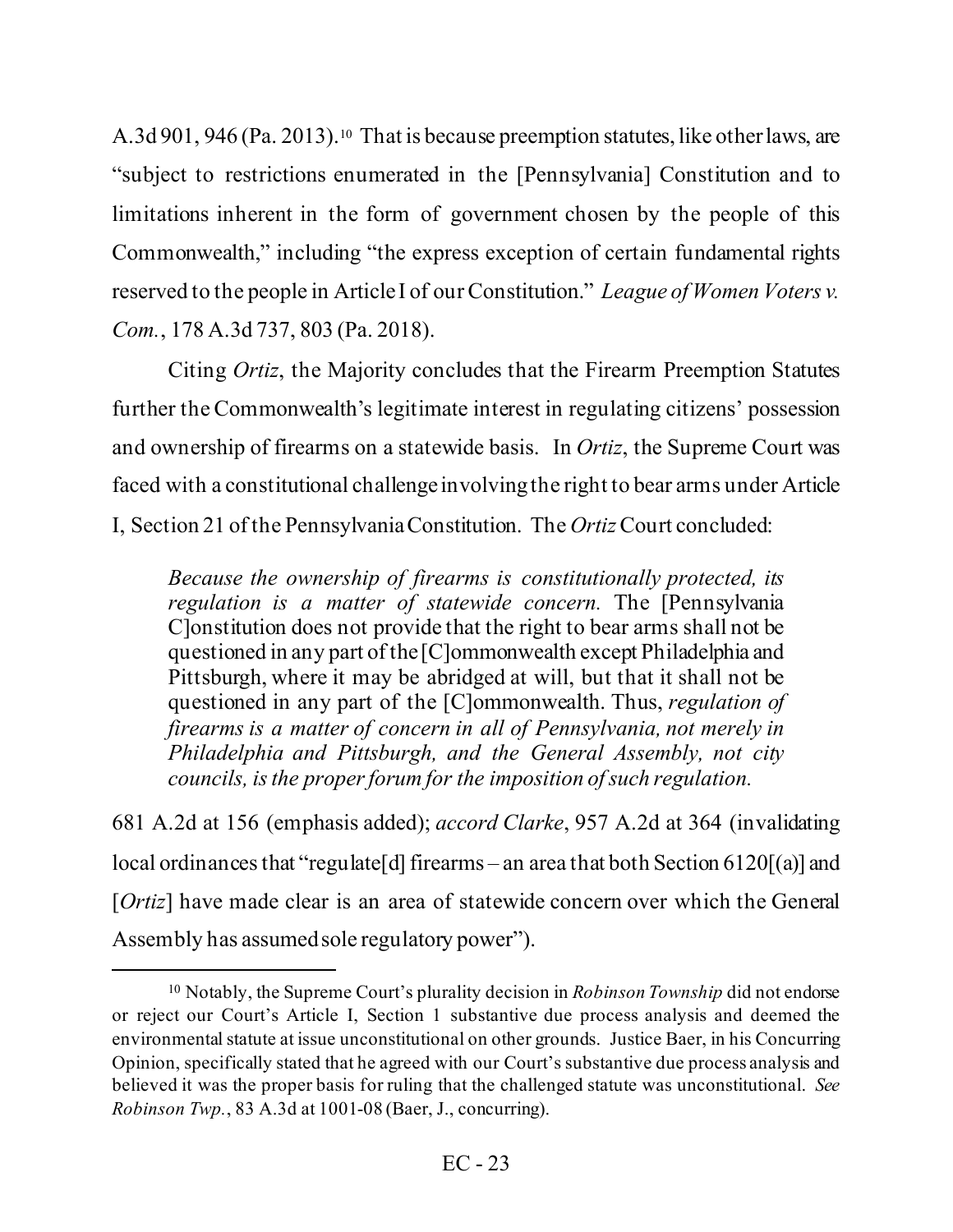Critically, however, *Ortiz* did not involve a substantive due process challenge under Article I, Section 1 of the Pennsylvania Constitution, as is alleged in this case. In light of *Ortiz*'s holding that the "regulation of firearms is a matter of concern in all of Pennsylvania," this Court is being asked to balance the constitutional right of Petitioners to defend their lives and liberty under Article I, Section 1 and the constitutional right of all Pennsylvania citizens to bear arms under Article I, Section 21. That question was not before the Supreme Court in *Ortiz*. Therefore, I do not believe *Ortiz* bars the present substantive due process challenge to the Firearm Preemption Statutes.

Furthermore, 26 years have passed since *Ortiz* was decided. The United States of 1996 is very different from the United States of 2022. As painstakingly described in the Petition for Review, gun violence in our country and in our Commonwealth has reached epidemic levels and is wreaking havoc on the lives of the individual Petitioners and their families. Perhaps it is time for our Supreme Court to revisit *Ortiz*in light of these circumstances.

At this stage of the proceedings, this Court need only consider whether the Petition for Review adequately alleges a substantive due process claim under Article I, Section 1 of the Pennsylvania Constitution. I believe that it does. Therefore, I would overrule this objection.

### **C. Interference with Delegation**

Lastly, I disagree with the Majority's conclusion that Philadelphia (the only Petitioner to assert this claim) has failed to state a viable claim of interference with delegated duties. In the Petition for Review, Philadelphia aversthat Section 6120(a) impermissibly interferes with the public health-related duties that the Commonwealth expressly delegated to it under both the LHAL and the DPCL.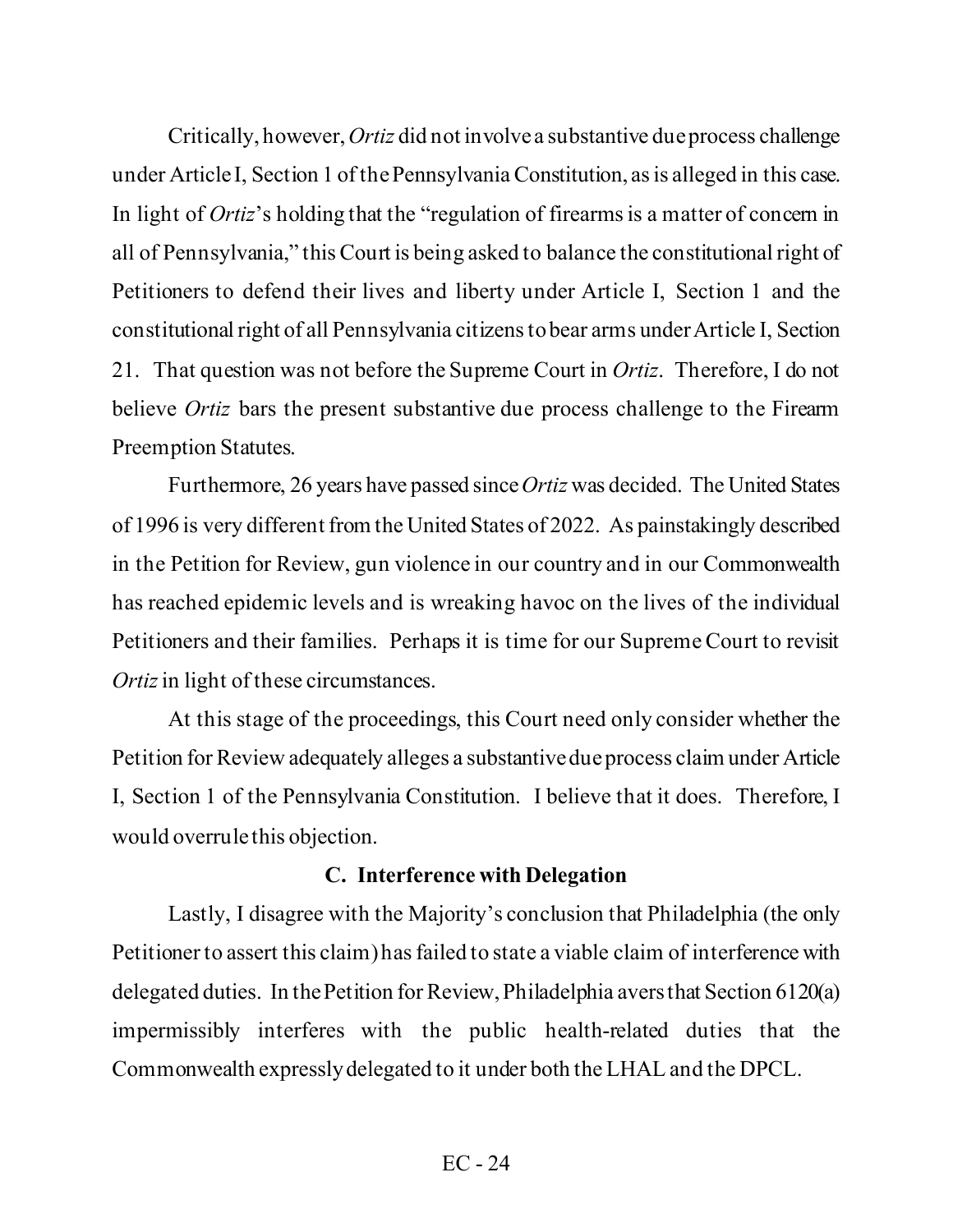Section 10(c) of the LHAL provides in pertinent part: "After it has been established, the county department of health . . . shall *prevent or remove conditions which constitute a menace to public health.*" 16 P.S. § 12010(c). In this case, Philadelphia has specifically alleged that gun violence is a menace to the public health of its residents. Pet. for Rev.  $\P$  32-35, & 148. It has also offered specific examples of how gun violence poses a health risk to the individual Petitioners who reside in high-crime, low-income neighborhoods in Philadelphia. *See id.* ¶¶ 9-18. Philadelphia avers that without localized gun control measures, it is unable to protect its residents from the high rate of firearm homicides, *id.* ¶ 32, the mental health crisis manifest in increasing firearm suicides occurring in Philadelphia, *id.* ¶ 36, and the physical and mental health crises experienced by residents of high-crime neighborhoods due to their fears of gun violence, *id.* ¶¶ 9-18.

Section 3(a) of the DPCL states:

Local boards and departments of health shall be primarily responsible for *the prevention and control of communicable and noncommunicable disease*, including disease control in public and private schools, in accordance with the regulations of the board and subject to the supervision and guidance of the [Pennsylvania D]epartment [of Health].

35 P.S.  $\S$  521.3(a) (emphasis added).<sup>[11](#page-24-0)</sup> Under this provision, the Commonwealth has delegated to Philadelphia the primary responsibility of preventing and controlling "non-communicable disease" and the authority to address conditions within its borders that contribute to the spread of non-communicable disease. In this case, Philadelphia avers that gun violence contributes to the spread of disease in

<span id="page-24-0"></span><sup>&</sup>lt;sup>11</sup> Section 2(f) of the DPCL defines "local board or department of health" as "[t]he board of health or the [d]epartment of public health of a city, borough, incorporated town or township of the first class, or a county department of health, or joint county department of health." 35 P.S. § 521.2(f).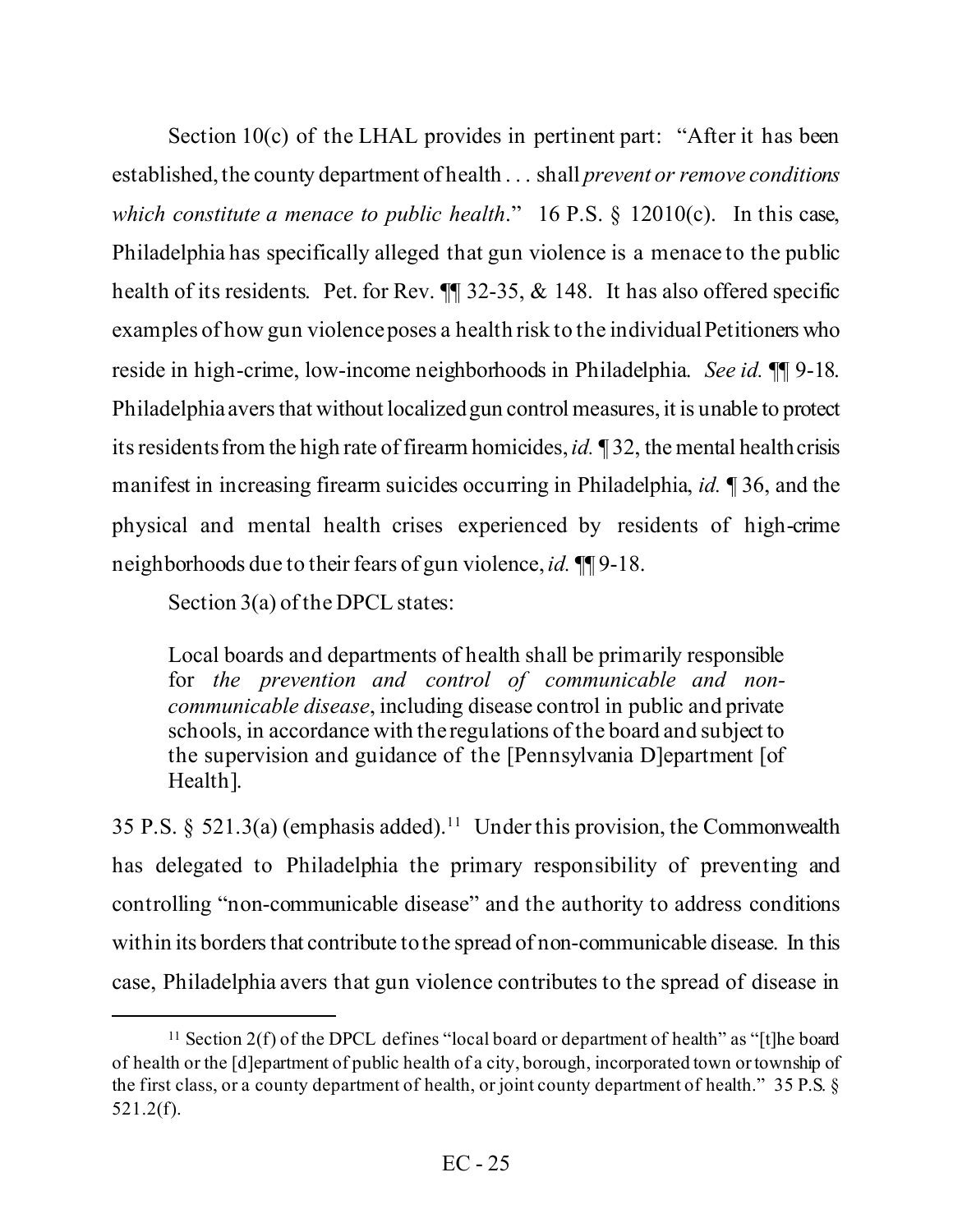Philadelphia by filling hospital beds with individuals injured by gun violence, inflicting severe mental trauma on the victims of gun violence, and imposing other public health-related ills on the city's institutions. *See* Pet. for Rev. ¶¶ 13(e), 34, 36, 40, 49, 51, & 52; *cf. Pa. Rest. & Lodging Ass'n v. City of Pittsburgh*, 211 A.3d 810, 828-29, & nn.17-18 (Pa. 2019) (concluding that a city ordinance requiring paid sick leave "relat[es] to disease prevention and control" by preventing sick individuals from showing up to work).

Respondents contend that neither the LHAL nor the DPCL grants Philadelphia the authority to enact legislation in areas expressly preempted by the General Assembly. Philadelphia, however, does not argue that the statutes grant such authority; rather, Philadelphia argues that it has been given the *responsibility*, but *not the authority*, to pass local regulations to address the public health crisis caused by gun violence. Philadelphia avers that, in this way, Respondents have interfered with its statutorily delegated duties.

Our Supreme Court has recognized that the Commonwealth has a fundamental duty to "maintain order and to preserve the safety and welfare of all citizens." *Cnty. of Allegheny v. Com.*, 490 A.2d 402, 410-11 (Pa. 1985). Pursuant to the LHAL and the DPCL, the Commonwealth expressly delegated a portion of this duty to Philadelphia, by charging county health departments with the "protection and promotion of the health of the people," Section 2(a) of the DPCL, 16 P.S.  $\S$ 12002(a), the prevention or removal of "conditions which constitute a menace to public health," Section 10 of the DPCL, 16 P.S. § 12010, and the prevention and control of the spread of "non-communicable disease," Section 3(a) of the LHAL, 35 P.S. § 521.3(a). Petitioners aver that by continuing to enforce and expand the Firearm Preemption Statutes, Respondents have deprived Philadelphia of its ability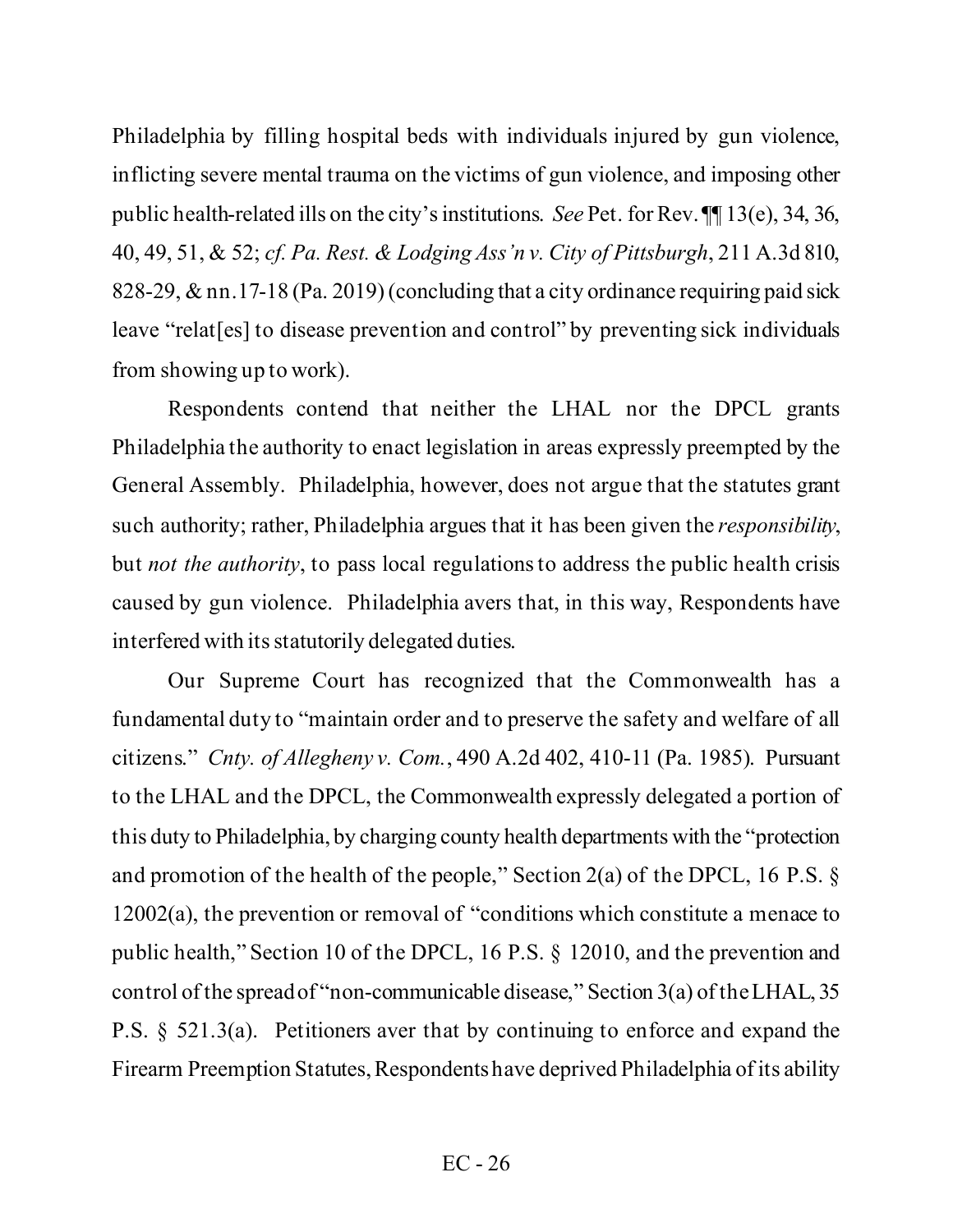to carry out these duties, because it cannot enact life-saving ordinances that would protect itsresidents from gun violence. *See Pa. Rest.*, 211 A.3d at 828 (explaining that the DPCL is "a holistic scheme that, for purposes of disease prevention and control, favors local regulation . . . over state-level regulation, and correspondingly *allows local lawmakers to impose more stringent regulations than state law provides*") (emphasis added); Section 16 of the DPCL, 35 P.S. § 521.16 (allowing municipalities to "enact ordinances or issue rules and regulations relating to disease prevention and control, which are not less strict than the provisions of this act or the rules and regulations issued thereunder by the [State Advisory Health B]oard").

In rejecting Petitioners' interference with delegation claim, the Majority relies exclusively on *Ortiz* and concludes that its holding necessarily forecloses Petitioners' claim. I cannot agree. As discussed above, *Ortiz* involved Philadelphia's authority to enact gun control legislation pursuant to its home rule charter. The petitioners in *Ortiz* did not raise an interference with delegation claim, nor was the Supreme Court asked to consider the impact of Section 6120(a) on Philadelphia's statutorily delegated duties under either the LHAL or the DPCL.

I would conclude that the Petition for Review states a legally sufficient claim that Respondents have impermissibly interfered with Philadelphia's statutorily delegated duties under the LHAL and the DPCL. Therefore, I would overrule this objection.

#### **VIII. Conclusion**

It is well settled that "[i]n order to sustain preliminary objections, *it must appear with certainty that the law will not permit recovery*, and any doubt should be resolved by a refusal to sustain them." *Pa. Virtual Charter Sch. v. Dep't of Educ.*, 244 A.3d 885, 889 (Pa. Cmwlth. 2020) (*en banc*) (emphasis added). I would